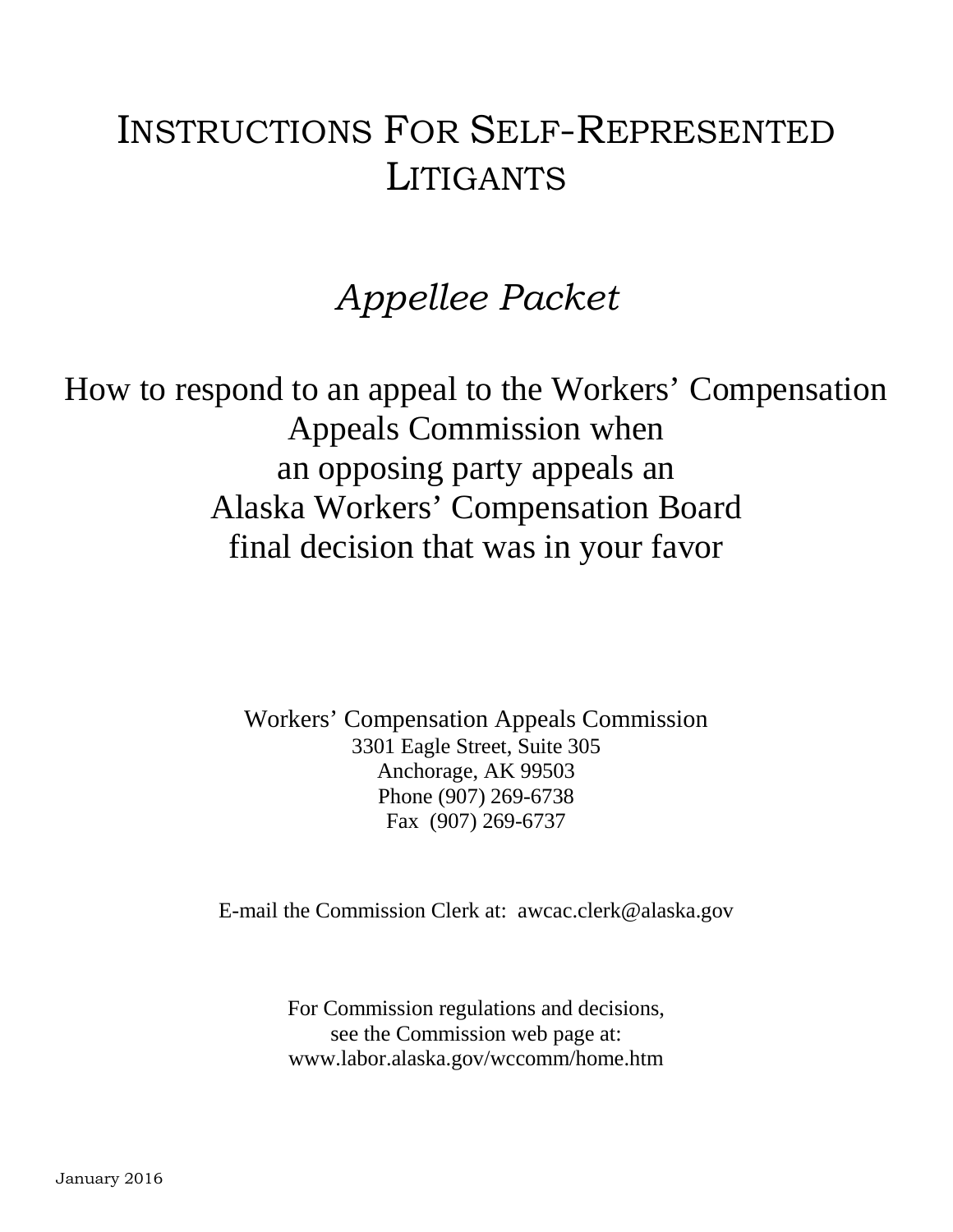# **TABLE OF CONTENTS**

| L.          | ALASKA WORKERS' COMPENSATION APPEALS COMMISSION3                      |  |
|-------------|-----------------------------------------------------------------------|--|
|             |                                                                       |  |
|             |                                                                       |  |
|             |                                                                       |  |
| Н.          |                                                                       |  |
|             |                                                                       |  |
|             |                                                                       |  |
|             |                                                                       |  |
|             |                                                                       |  |
|             |                                                                       |  |
|             |                                                                       |  |
|             |                                                                       |  |
|             |                                                                       |  |
|             |                                                                       |  |
|             |                                                                       |  |
|             |                                                                       |  |
|             |                                                                       |  |
|             |                                                                       |  |
|             |                                                                       |  |
|             |                                                                       |  |
|             |                                                                       |  |
|             |                                                                       |  |
|             |                                                                       |  |
|             | C. DESIGNATION OF BOARD HEARING RECORDINGS FOR TRANSCRIPTION. 9       |  |
|             | E. BRIEFING SCHEDULE, BRIEF FORMAT AND CONTENT, EXCERPT OF RECORD. 10 |  |
|             |                                                                       |  |
| $V_{\cdot}$ |                                                                       |  |
| VI.         |                                                                       |  |
|             |                                                                       |  |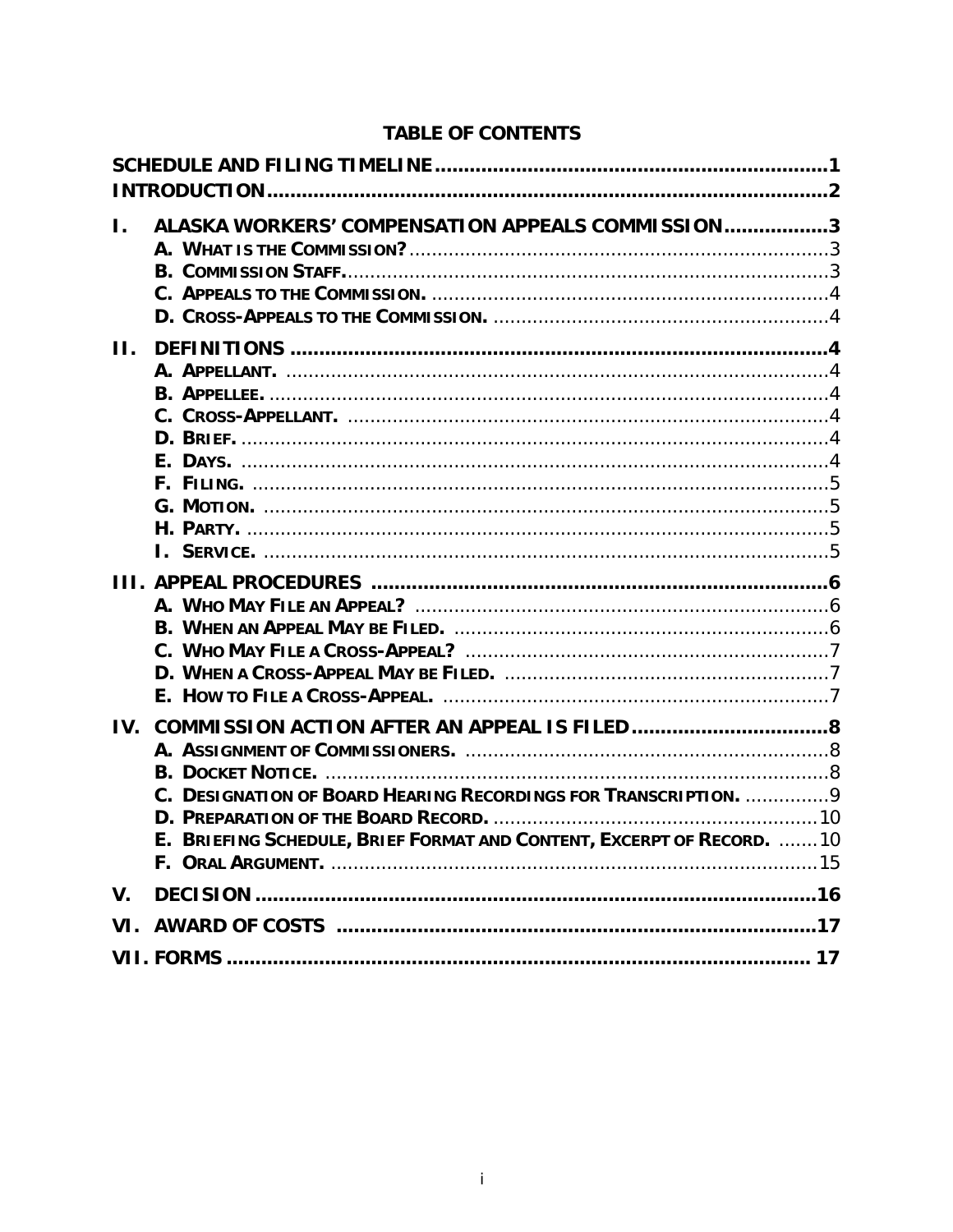#### **SCHEDULE AND FILING TIMELINE**



1. Whenever a document is generated by the appellant/attorney, appellee/attorney, the Alaska Workers' Compensation Board, or the Alaska Workers' Compensation Appeals Commission, a copy of each document must be sent to all parties. A Certificate of Service is certification that service was completed the same day and must be included with any document sent.

2. An arrow with a solid line indicates an action/response is required unless stated otherwise; an arrow with a hyphenated line indicates an action or response is optional.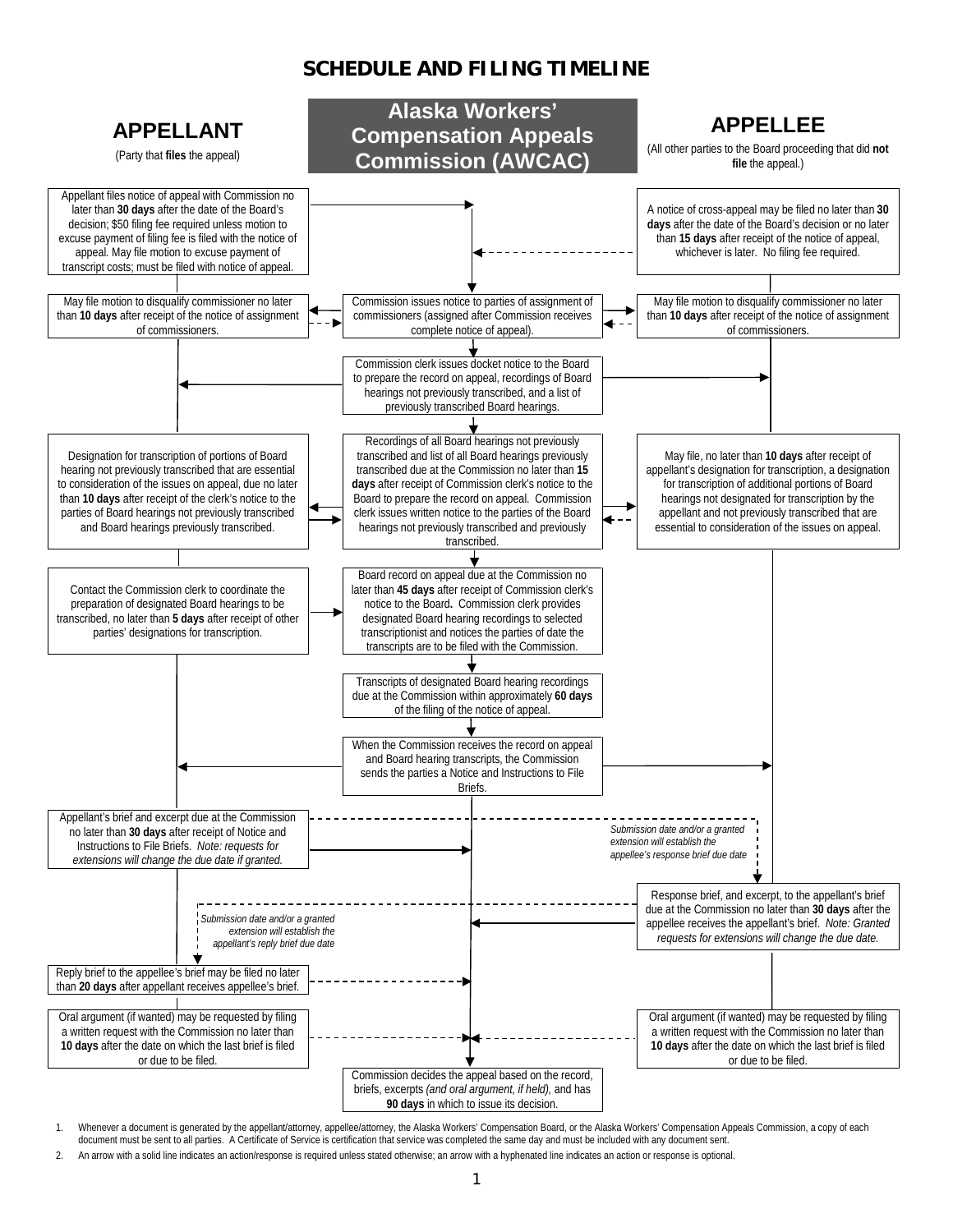#### INSTRUCTIONS FOR SELF-REPRESENTED APPELLEES

#### How to respond when an opposing party appeals a final decision or order in your favor by the Alaska Workers' Compensation Board to the Alaska Workers' Compensation Appeals Commission

#### **INTRODUCTION**

If you believe that the Alaska Workers' Compensation Board (Board) decided your claim or petition correctly, but an opposing party has filed an appeal to the Alaska Workers' Compensation Appeals Commission (Commission), you have the right to respond to the appeal and argue that the Board's decision was correct.

The laws that govern the Commission and the procedures for appeals are found in the Alaska Workers' Compensation Act, Title 23, Chapter 30, of the Alaska Statutes (AS), (AS 23.30.001 – .395), and in the Alaska Administrative Code (AAC), Title 8, Chapter 57 (8 AAC 57.010 – .990). Copies of 8 AAC 57.010 – .990, the Commission's regulations, are available from the Commission's office. Read them online, or print them yourself, by going to <http://www.labor.alaska.gov/wccomm/home.htm> and selecting Appeal Procedures. More information may be found in the statutes and cases cited in the decision that has been appealed. Alaska Supreme Court cases are available free online at [http://government.westlaw.com/akcases.](http://government.westlaw.com/akcases) Alaska Statutes are available free online at [http://www.legis.state.ak.us/basis/folis.asp,](http://www.legis.state.ak.us/basis/folis.asp) or you may ask your local library to get them for you. **Note:** This pamphlet is for informational purposes only. The laws in the statutes, regulations, and cases identified above control over anything said to the contrary here.

Although the Commission tries to make the appeal process as simple as possible, appeals may involve complicated legal procedures or raise complex legal issues. You should consider consulting a lawyer if the Board's decision or order has been appealed. However, you are not required to be represented by a lawyer in the appeal.

Before you respond in an appeal, please read the information that follows about the Commission and the definitions of terms used in these instructions. If you have questions, contact the Commission clerk at:

> Alaska Workers' Compensation Appeals Commission 3301 Eagle Street, Suite 305 Anchorage, AK 99503 Phone (907) 269-6738 Fax (907) 269-6737 E-mail the Commission Clerk at: awcac.clerk@alaska.gov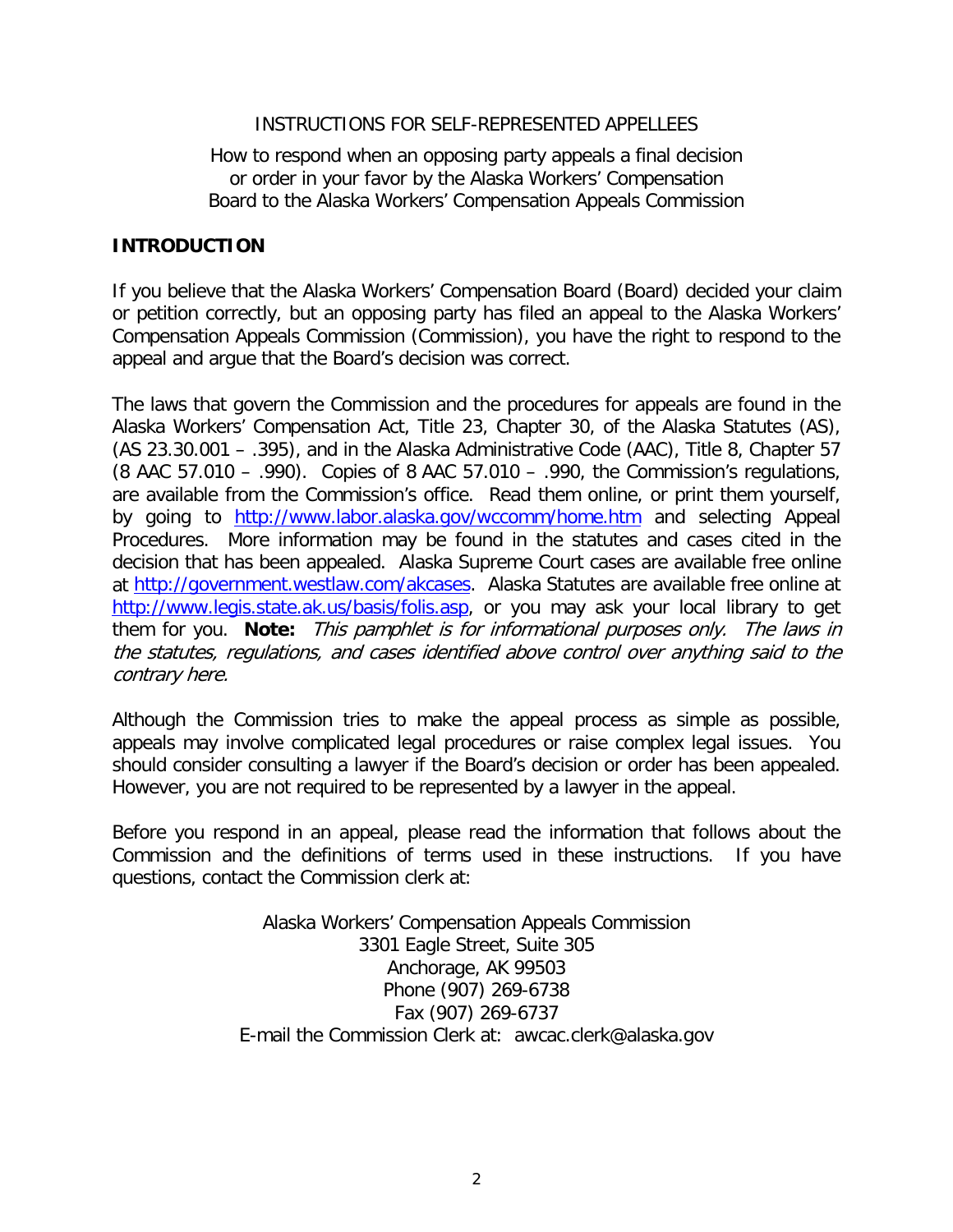**A. What is the Commission?** The Commission is an agency in the Alaska Department of Labor and Workforce Development. The Commission hears appeals of the Board's final decisions or orders on claims and petitions. The Commission has five members (commissioners). Three commissioners are assigned to each panel that hears and decides an appeal. All commissioners, including the chair, are appointed by the Governor and confirmed by the Alaska Legislature.

Two commissioners, because of their backgrounds and employment, are considered representatives of employees. They must have served on the Board for at least 18 months before being appointed to the Commission. One of the three commissioners assigned to a panel that hears and decides an appeal is an employee representative.

Two commissioners, because of their backgrounds and employment, are considered representatives of employers. They must have served on the Board for at least 18 months before being appointed to the Commission. One of the three commissioners assigned to a panel that hears and decides an appeal is an employer representative.

The third commissioner assigned to a panel that hears and decides an appeal is the chair of the Commission. The chair is a lawyer.

All commissioners on a panel that hear an appeal have equal votes in terms of deciding the appeal. The chair does not tell the other commissioners how to vote.

- **B. Commission Staff.** The Commission staff may explain procedures, regulations, records, and forms. The staff may provide forms and help a party to complete them in the party's own words, but cannot advise a party what to say in an appeal. The staff must remain neutral and impartial. The staff is not allowed to give legal advice or predict what the Commission will do. For example, the Commission staff *cannot*:
	- Advise a party whether a particular case or statute applies in an appeal;
	- Advise a party whether a document the party prepared is going to persuade the Commission to rule in the party's favor; or
	- Advise a party to choose one procedure as the best to accomplish the party's objective if more than one is available.

However, the Commission staff *may* tell a party:

- Where to find a copy of a case or a statute and how to cite it;
- How to prepare a document so the format is correct; or
- What procedures are available and what each requires.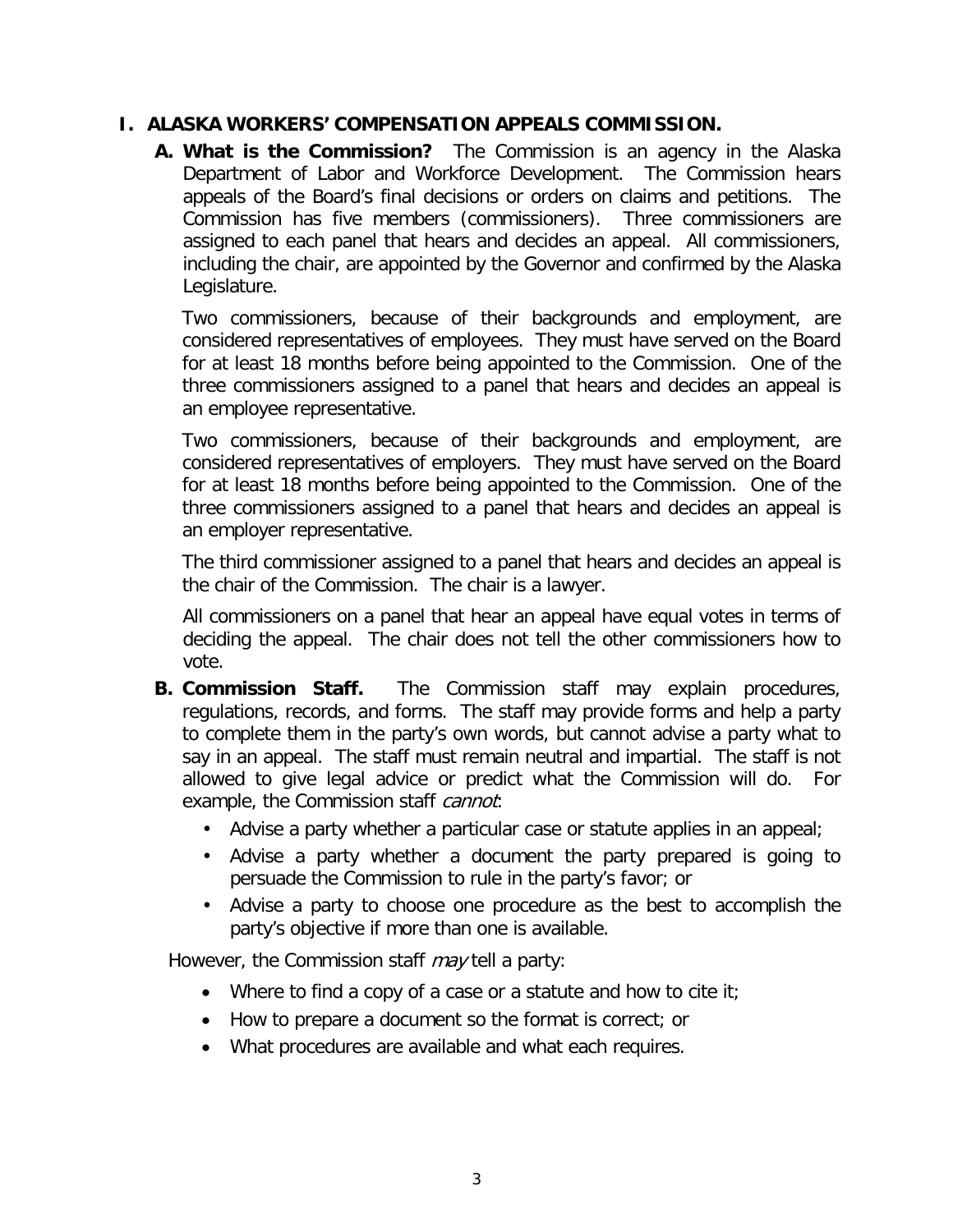- **C. Appeals to the Commission.** An appeal to the Commission is a review of the Board's final decision or order on a workers' compensation claim or petition; it is not a new Board hearing or a trial-like proceeding. **Note:** In an appeal, the Commission will not accept any new evidence regarding the claim or petition decided by the Board. The only sources of information the Commission will consider in an appeal are the following:
	- 1. The transcript (typed text of what was said) of the Board hearing (or a tape recording or a CD of the hearing);
	- 2. Any items offered as evidence at the Board hearing;
	- 3. The documents and depositions in the Board file;
	- 4. Legal briefs filed in the appeal; and
	- 5. Oral argument, if held.
- **D. Cross-Appeals to the Commission.** A cross-appeal is an appeal brought by an appellee against the appellant after the appellant has already filed an appeal from the same final decision of the Board. The cross-appeal is heard at the same time as the appellant's appeal.

To file a cross-appeal, an appellee needs to file a notice of cross-appeal with the office of the commission no later than 30 days after the date of the Board's final decision or order or no later than 15 days after receipt of the appellant's notice of an appeal, whichever is later. See AS 23.30.127(c). If a cross-appeal is filed, the appellee will also become the cross-appellant and the appellant will also become the cross-appellee.

#### **II. DEFINITIONS**

- **A. Appellant.** The appellant is the party that begins an appeal of a Board decision.
- **B.** Appellee. An *appellee* is one of the other parties in the Board proceeding that did not begin an appeal of a Board decision.
- **C. Cross-Appellant.** A party who timely files a cross-appeal. The crossappellant is also an appellee in the original appeal. The appellant will become the cross-appellee.
- **D. Brief.** A *brief* is a document that states a party's legal arguments.
- **E. Days.** A day is a calendar day, and ends at 5:00 p.m., Alaska time. When counting days for any purpose in connection with an appeal, include Saturday, Sunday, and legal holidays *unless* the time period allowed is less than seven days. Start the count with the day following the triggering event. For example, an appeal must be filed not later than 30 days after the date the decision was filed (also called "issued") by the Board. If the Board issued its decision on September 2<sup>nd</sup>, count September 3<sup>rd</sup> as day one of the 30 days. If the last day falls on a Saturday, Sunday, or legal holiday, the last day of the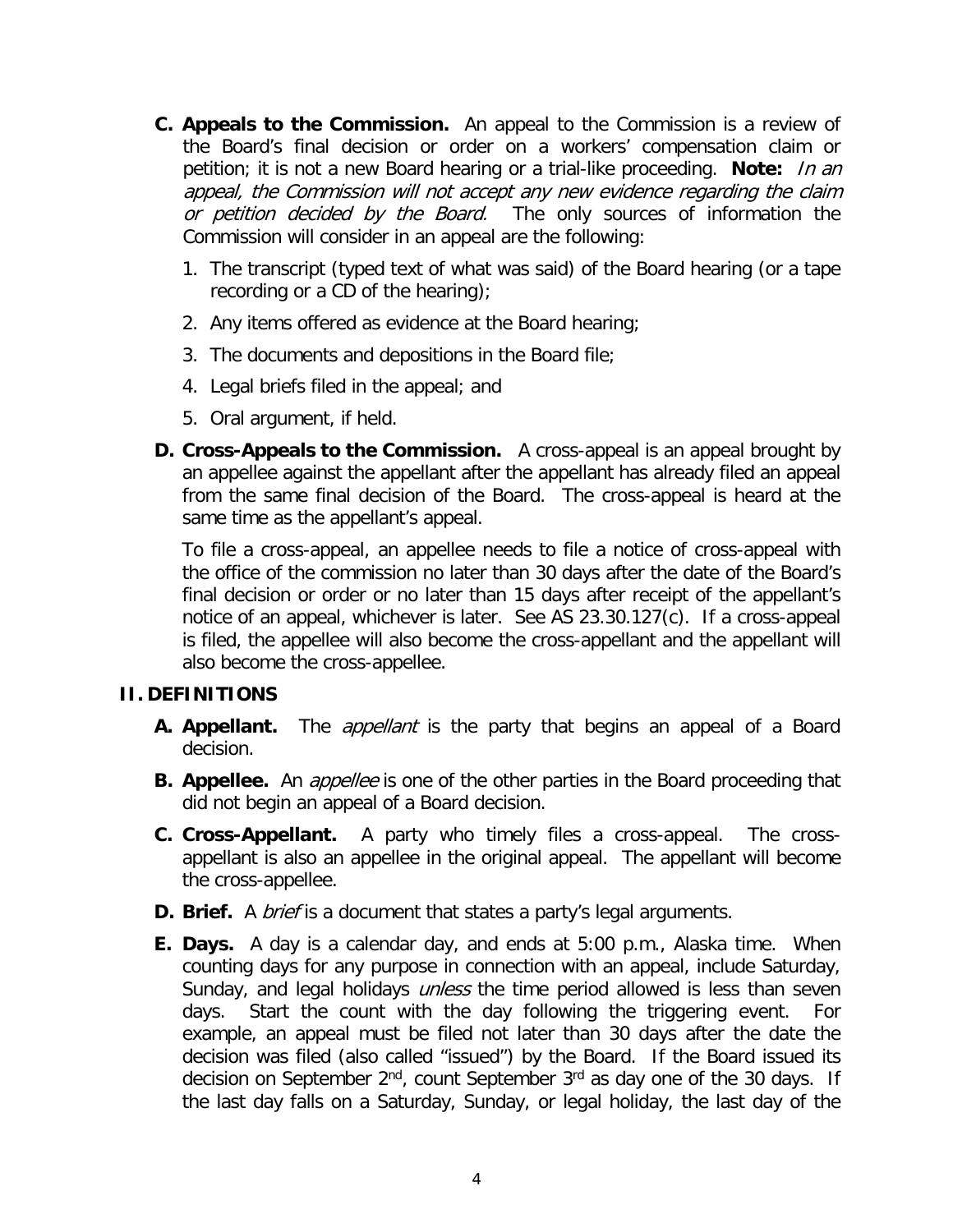time period is the end of the next day that is not a Saturday, Sunday, or legal holiday. See 8 AAC 57.060.

- **F.** Filing. A party *files* a document with the Commission by faxing, mailing, attaching it to an email, or delivering it to the Commission. It is filed on the day it is received by the Commission, not on the day it is sent. Documents received after 5:00 p.m., Alaska time, will be considered filed the next day that is not a Saturday, Sunday, or legal holiday. See 8 AAC 57.040(a) and (c). Also see 8 AAC 57.050(a) and (b).
- **G. Motion.** A motion is a request or application for specific action by the chair or the Commission. For example, if a party requests that the Commission excuse the party from having to pay the filing fee for an appeal, a motion requesting that action must be filed with the Commission. See 8 AAC 57.210 and 8 AAC 57.090.
- **H. Party.** A party is an individual, company, or organization that has an interest in and participates in a legal proceeding such as a Board hearing or an appeal to the Commission.
- <span id="page-6-0"></span>**I. Service.** A party serves each of the other parties to an appeal with a copy of each document the party files with the Commission, including the notice of appeal. Service is performed by delivering or mailing a copy of the document to each of the other parties on the same day the party files a document with the Commission, or, if a party gives consent, by faxing or emailing a copy of the document to them on the same day. See 8 AAC 57.040(b) and 8 AAC 57.050(c). If a party files a notice of non-participation, service on that nonparticipating party with a copy of the document being filed is not necessary. See 8 AAC 57.020(f).

**Note:** Proof that each of the other parties was served on the same day must be shown on the document being filed or on a separate document filed with the Commission. See 8 AAC 57.040(g). The forms that the Commission provides include a Certificate of Service section in a box that, if completed, will satisfy the requirement for proof that the document was served. An example of a Certificate of Service appears on the next page. The party serving the document fills in the identities of the parties being served, the date served, the method of service, and signs the certificate.

**Note:** If an attorney represents another party, the documents must be served on the attorney instead of the party. See 8 AAC 57.040(e). If one of the parties is an agency of the State of Alaska, you must send a copy of the documents to the Attorney General in Juneau at the address shown on the next page *and* also to the office where the assistant attorney general who appeared in the Board proceeding is located. If one of the parties is an agency of the State of Alaska, when an assistant attorney general has filed an entry of appearance the Attorney General in Juneau no longer needs to be served.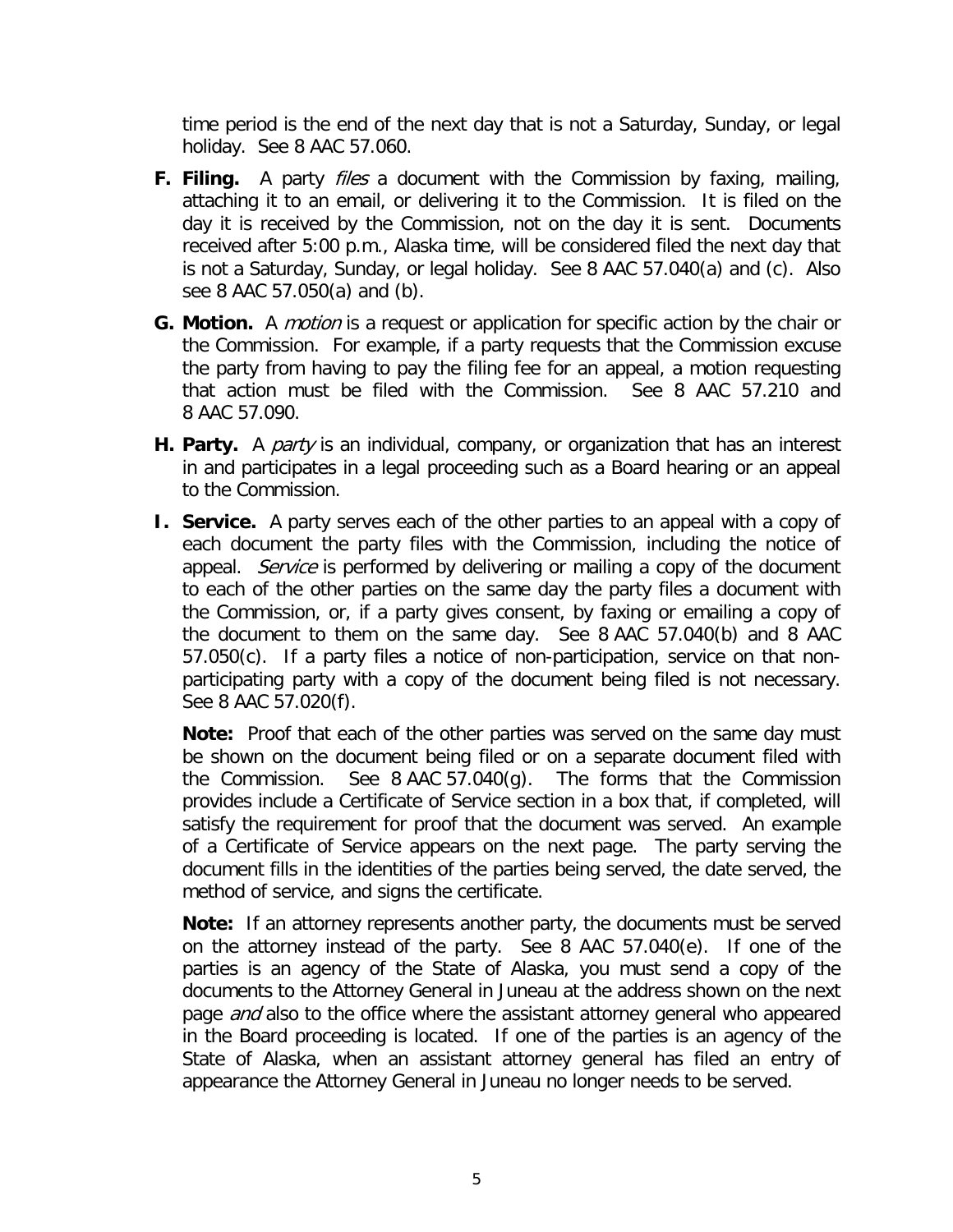| addresses listed below. (Attach additional pages if more addresses must be listed.)                                           |                                                                                                                       | I certify that on ____________________ (date) this notice of appeal and all supporting documents were $\Box$ mailed, $\Box$ faxed,<br>□ emailed, or □ hand delivered to the Workers' Compensation Appeals Commission; and I certify that on this same date<br>copies of the documents filed with the Commission were $\Box$ mailed or $\Box$ hand delivered to the parties checked at the |  |  |  |
|-------------------------------------------------------------------------------------------------------------------------------|-----------------------------------------------------------------------------------------------------------------------|-------------------------------------------------------------------------------------------------------------------------------------------------------------------------------------------------------------------------------------------------------------------------------------------------------------------------------------------------------------------------------------------|--|--|--|
| Director, Alaska Workers'<br><b>Compensation Division</b><br>P.O. Box 115512<br>Juneau, AK 99811                              | $\Box$ If opposing party is a<br>state agency:<br><b>Attorney General</b><br>P.O. Box 110300<br>Juneau, AK 99811-0300 | Opposing party $OR$ party's attorney (if represented):                                                                                                                                                                                                                                                                                                                                    |  |  |  |
| Print name of person who mailed / delivered notice of appeal<br>(signature of person who mailed / delivered notice of appeal) |                                                                                                                       |                                                                                                                                                                                                                                                                                                                                                                                           |  |  |  |

### **III. APPEAL PROCEDURES**

**A. Who May File an Appeal?** If a party believes that the Board made mistakes (made factual findings that were not supported by substantial evidence or applied the law incorrectly) when it decided a workers' compensation claim or petition, that party may file an appeal of the Board's final decision or order with the Commission.

#### **B. When an Appeal May be Filed.**

- 1. An appeal to the Commission may be filed only after all Board proceedings, including any available review proceedings (such as a petition for reconsideration) filed with the Board, have been completed and the Board has issued a *final decision or order*.
- 2. The appellant must file the required notice of appeal and supporting documents with the Commission no later than 30 days after the date the final Board decision was issued. See AS 23.30.127 and 8 AAC 57.070. This means the 30-day period begins the day after the Board filed the decision in the office of the Board and mailed it to the parties. If the postmark on the envelope is later than the date on the first page of the Board's decision, then the Commission will count the days from the postmark date.
- 3. If a party timely files a petition for reconsideration with the Board, the 30day period for filing a notice of appeal does not begin until the day after the Board files and mails to the parties its decision on reconsideration or until the time expires for the Board to act on the petition (for example, to decide to reconsider), whichever is *earlier*. If the Board is going to act on the petition for reconsideration, the Board must act no later than 30 days after the day the original final decision was issued and mailed.

If the time expires for the Board to act on the petition, the petition is considered denied due to the absence of any action, and any proceedings to appeal must be filed with the Commission no later than 30 days after the date the petition for reconsideration was considered denied due to the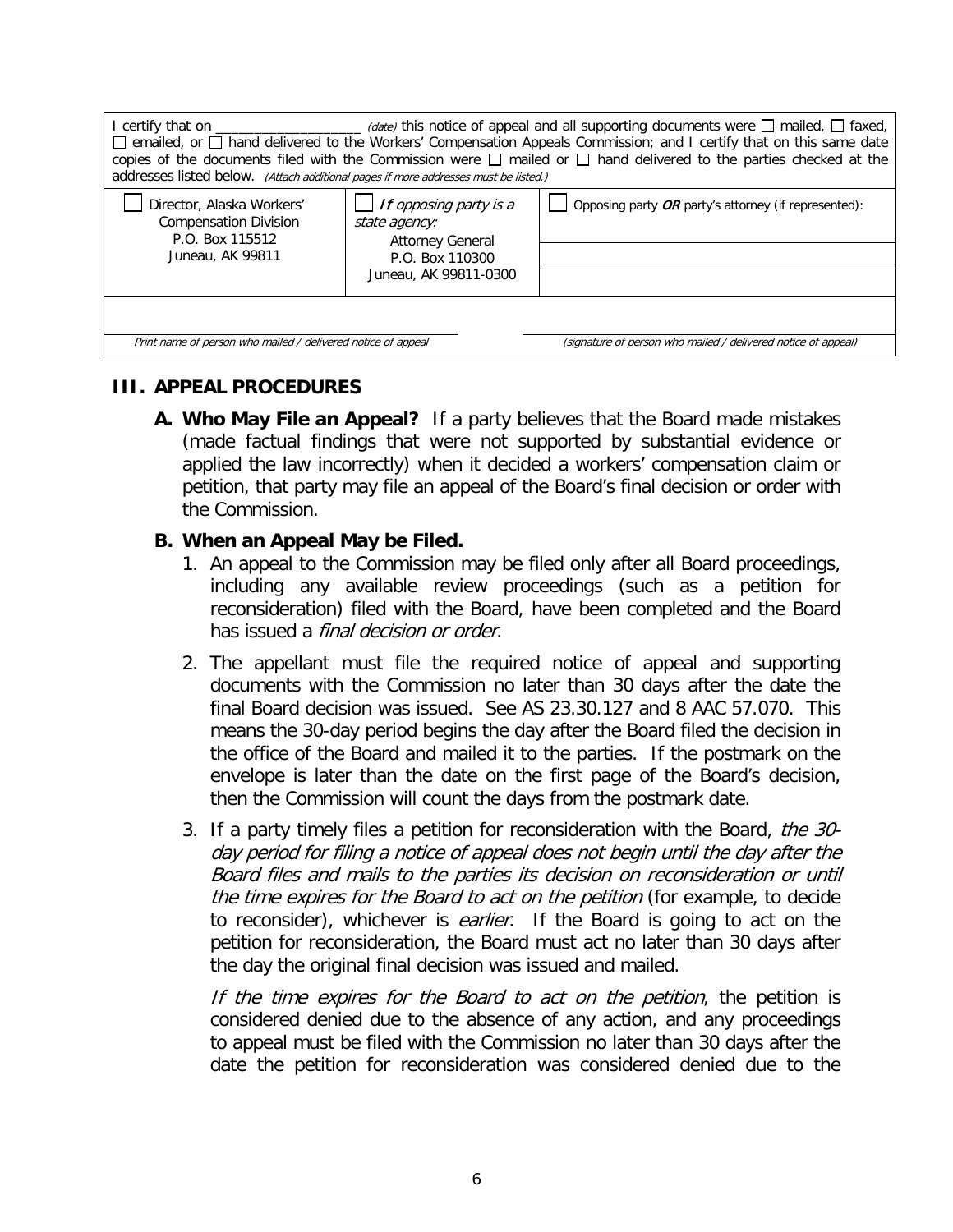absence of any action by the Board. Contact the Commission clerk if you have questions about calculating the time you have to file an appeal.

- 4. If an appellant wants to file a notice of appeal after the 30-day period for filing an appeal, the appellant must file a motion requesting the Commission to extend the time period to file the appeal. See 8 AAC 57.140(h). The appellant's request must state why the appeal is late. The appellant may need to file evidence to support the request. The appellant must file the request at the same time the notice of appeal is filed. The Commission may or may not grant the motion for an extension of time to file a late appeal.
- **C. Who May File a Cross-Appeal?** Any appellee may file a cross-appeal, when an appellant has filed an appeal with the Commission. If an appellee believes the Board made mistakes when it decided a workers' compensation claim or petition, mistakes that the appellant did not list in its statement of grounds for appeal, then you as an appellee may file with the Commission a notice of cross-appeal of the Board's decision with a statement of grounds listing the reasons or mistakes that you believe the Board made in its decision.
- **D. When a Cross-Appeal May be Filed.** A notice of cross-appeal may be filed by an appellee with the office of the Commission no later than 30 days after the date of the Board's final decision or order or no later than 15 days after receipt of the appellant's notice of appeal, whichever is later. See AS 23.30.127(c). If you need more time to file a notice of cross-appeal, you may file with the commission a request for a routine extension of time before the expiration of that time period by filing a motion for a routine extension of time. See 8 AAC 57.140(a). You may use the Motion for Routine Extension of Time form (WCAC Form 04) included in this packet. The chair of the Commission may order a routine extension of time not to exceed 10 days. See 8 AAC 57.140(c).
- **E. How to File a Cross-Appeal.** To file a cross-appeal with the commission, do the following:
	- 1. Notice of Cross-Appeal. An appellee may begin a cross-appeal by filing a notice of cross-appeal in the original appeal. See 8 AAC 57.070(e). You may use the notice of cross-appeal form (AWCAC Form 02.a.) included in this packet or write your own. The notice of cross-appeal must include:
		- a. Identify the Board decision(s), being appealed by the appellant, by the title(s), decision number(s), and case number(s). **Note:** If you have more than one case before the Board, the Board may have joined the cases before an appeal was filed. If the cases were joined, it is very important that you list all the joined case numbers on your notice of cross-appeal so that the record on appeal is complete. Please contact the commission if you need assistance.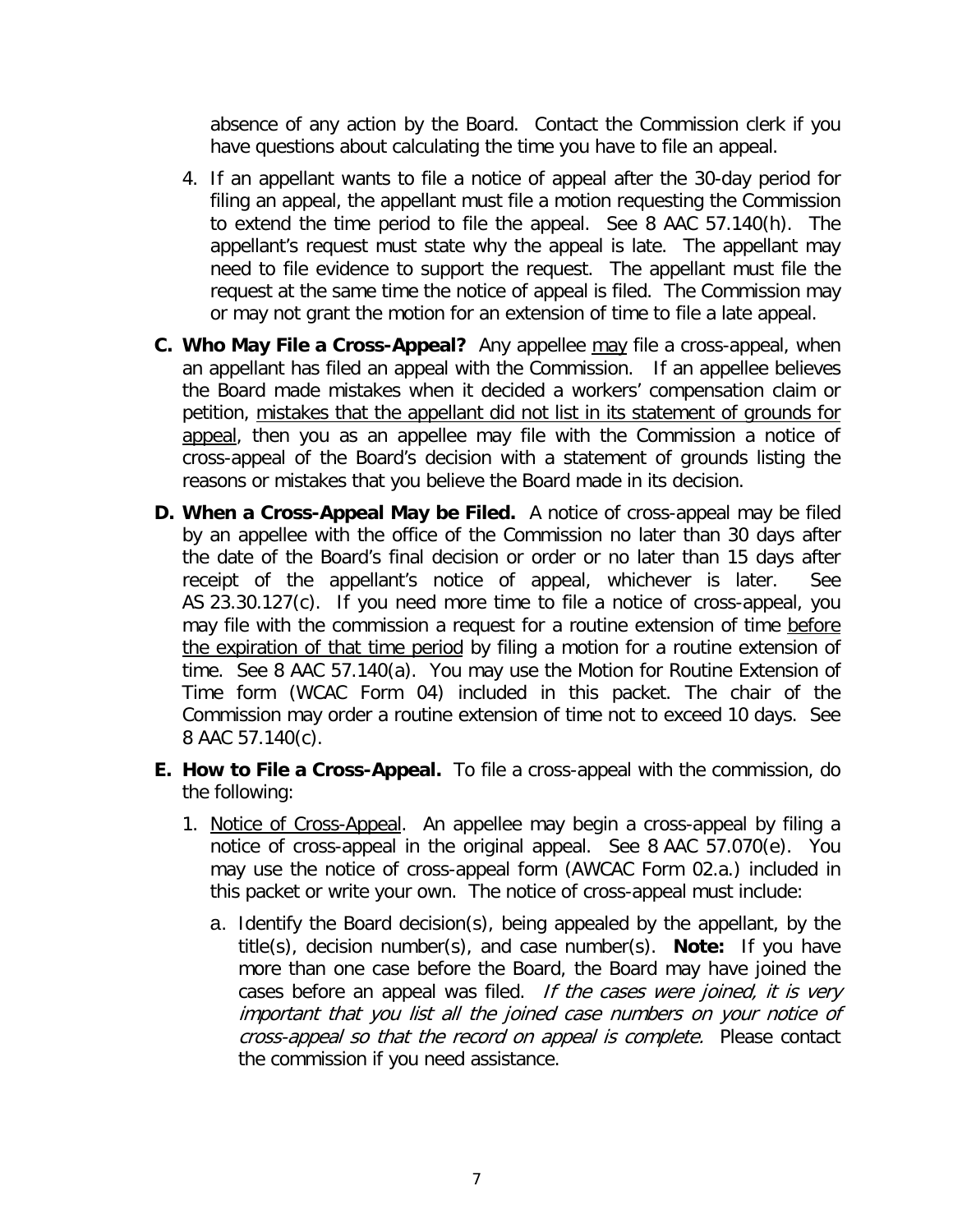b. Statement of Grounds for Cross-Appeal. In this document you state the reason(s) or issue(s) that you are cross-appealing. In other words, the reasons why you believe the Board erred in its decision. You may use the Notice of Cross-appeal and Statement of Grounds for Cross-Appeal form (AWCAC Form 02.a.) included in this packet. You may attach more pages if needed.

Briefly list the reasons or issues in your statement of grounds for crossappeal. Later in the appeal process, when you write your brief, you will discuss and present your arguments for each reason/issue you listed in your statement of grounds for your cross-appeal;

- c. State your name, address, and telephone number; and
- d. Show proof of service on all parties to the Board proceeding and the Director of the Division of Workers' Compensation on the same day, and, if the other party is an agency of the State of Alaska, the Attorney General of Alaska.
- 2. Copies to the Director and Attorney General. In addition to serving a copy of your notice of cross-appeal and all supporting documents on all other parties, you must also serve a copy of your notice of cross-appeal and all supporting documents on the following:
	- a. The Director of the Division of Workers' Compensation, P.O. Box 115512, Juneau, AK 99811-5512, and
	- b. If the other party is an agency of the State of Alaska, the Attorney General of Alaska, P.O. Box 110300, Juneau, AK 99811-0300, and also the office of the Attorney General where the assistant attorney general who represented the State of Alaska in the Board proceeding is located.
- 3. Filing Fee. There is no filing fee requirement for a cross-appeal.

#### **IV. COMMISSION ACTION AFTER AN APPEAL IS FILED**

- **A. Assignment of Commissioners.** Shortly after the notice of appeal has been filed, the Commission will send all the parties a written notice identifying the commissioners assigned to the appeal. If you believe a commissioner assigned to the appeal, including the chair, should be disqualified from hearing and deciding your appeal for any reason stated in AS  $23.30.007($ *h* due to a potential conflict of interest or an inability to be fair and impartial, you should file a motion to remove and replace that commissioner no later than 10 days after you receive the notice assigning the commissioners. See 8 AAC 57.080(c).
- **B. Docket Notice.** After a notice of appeal is received, the Commission clerk will send all the parties to the Board proceeding a written Docket Notice with the appeal number. (If a notice of appeal does not include all the required items,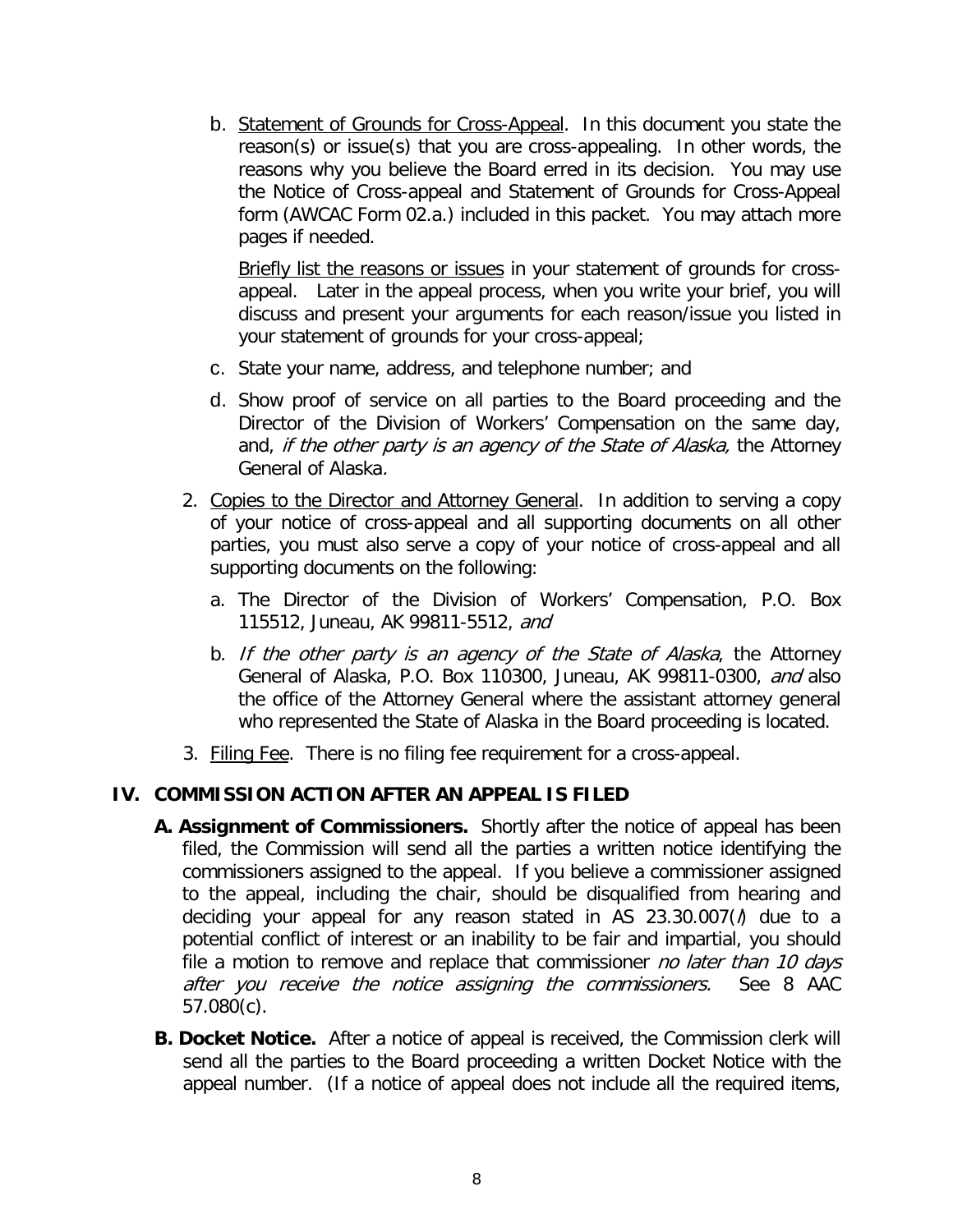the Commission clerk will send all the parties a Docket Notice listing the required items that the appellant did not file with his or her notice of appeal.)

If the appellant's notice of appeal includes all the required items, the Commission clerk will send all the parties, the Board's appeals clerk, and the Director of the Division of Workers' Compensation, a docket notice requesting the Board's appeals clerk to prepare and transfer to the Commission the entire board file no later than 45 days from the date of the docket notice. In that docket notice the Commission clerk will also request the Board's appeals clerk to transfer to the Commission no later than 15 days from the date of the docket notice, the recordings of all Board hearings not previously transcribed and provide a list of all Board hearings previously transcribed.

The docket notice will also provide instructions to the appellant regarding the process for preparing the transcript(s) of Board hearing(s) not previously transcribed that are essential to consideration of the issues on appeal. Once the Commission has received the recordings of the Board hearing(s) not previously transcribed and the list of Board hearing(s) previously transcribed, the Commission clerk will issue a written notice to all the parties of this information and will provide instructions for filing designations for transcription.

**NOTE:** If an appellee files a notice of cross-appeal with the Commission, the Commission clerk will send all the parties to the Board proceeding a written Docket Notice notifying all the parties of the cross-appeal. The case will contain the same appeal number and the case caption will be changed to reflect the cross-appeal.

**C. Designation of Board Hearing Recordings for Transcription.** Once the Commission clerk receives the recordings of all Board hearing(s) not previously transcribed and the list of the Board hearing(s) previously transcribed, the Commission clerk will send all the parties a written notice of this information and instructions for filing designations for transcription. The notice will identify which Board hearing(s) have been transcribed and those that have not been transcribed. See 8 AAC 57.120(a). No later than 10 days after the appellant receives this notice, the appellant is required to file a designation for transcription of all portions of Board hearing(s) that have *not* been previously transcribed by the Board that are essential to consideration of the issues on appeal. See 8 AAC 57.120(b).

No later than 10 days after you receive the appellant's designation for transcription, you may file a designation for transcription of portions of the Board hearing(s) that have not been previously transcribed and were not designated by the appellant that you believe are essential to the consideration of the issues on appeal. See 8 AAC 570.120(c). If you want the entire Board hearing recording(s) transcribed, you must say so in your designation. You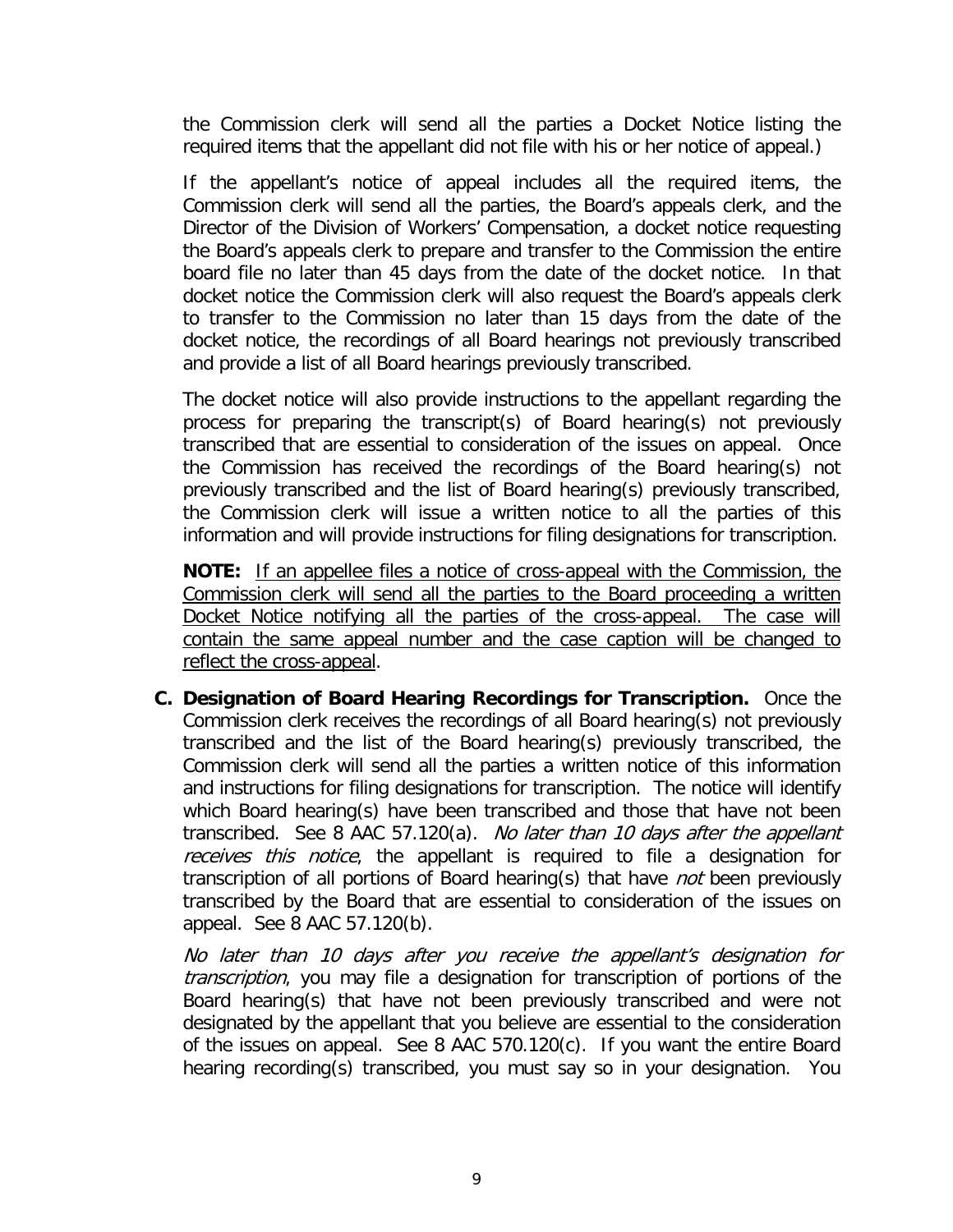may use the Designation for Transcription form (AWCAC Form 03) included in this packet.

<span id="page-11-0"></span>Once all parties have filed and served their designations for transcription or the due date has expired for designations for transcription to be filed with the Commission, the appellant is required to coordinate with the Commission clerk the selection of a transcriptionist for the preparation of the transcript(s) of all portions of designated Board hearing recordings that have not been previously transcribed.

**D. Preparation of the Board Record.** The record on appeal consists of all Board hearing recordings not previously transcribed by the Board and the entire Board file, including all original papers, exhibits, depositions, and transcripts of Board hearings previously transcribed by the Board. See 8 AAC 57.110(a). The Board's appeals clerk combines all the records of various Board cases, if those cases where joined before the Board proceedings concluded.

Transfer of the Board Record. The Commission clerk and the Board's appeals clerk coordinate the transfer of the record on appeal from the Board to the Commission. See 8 AAC 57.110(b) and (c). As part of that process, the Board's appeals clerk numbers the pages of the entire Board file, and transfers the entire Board file to the Commission. See 8 AAC 57.110(d)(1). If you want a copy of the numbered file for your own use, you can request one from the Commission; however, you must first pay the Commission for the copy. You may contact the Commission and you will be given an estimate of the cost of having the Board file copied, or you may visit the Commission office to review the Board file yourself and may request copies of certain documents in the Board's record. The first 100 copies are free or you may bring in your own copy paper and there will be no charge for copies.

**E. Briefing Schedule, Brief Format and Content, and Excerpt of Record.**  When the appeal is ready for written briefs to be filed, the Commission will send all the parties a written notice that will inform the parties of the briefing schedule, setting the time limits for filing briefs. You, as the appellee, must file a brief and excerpt of record in response to the appellant's brief no later than 30 days after you have received the appellant's brief.

<span id="page-11-1"></span>If you cannot file your brief by the due date, you may file a motion requesting an extension of time. See 8 AAC 57.140. You may use the Motion for Routine Extension of Time form (AWCAC Form 04) to request an extension not to exceed 10 days before the date your brief is due, or if you need more than 10 days you may use motion forms (AWCAC Form 05 or AWCAC Form 06) to request more time. These forms are included in this packet. Please call the Commission if you need further assistance.

Along with your brief, you must prepare what is called an excerpt of record. See 8 AAC 57.170. The excerpt of record contains copies of those documents in the record on appeal that you think the Commission should review in order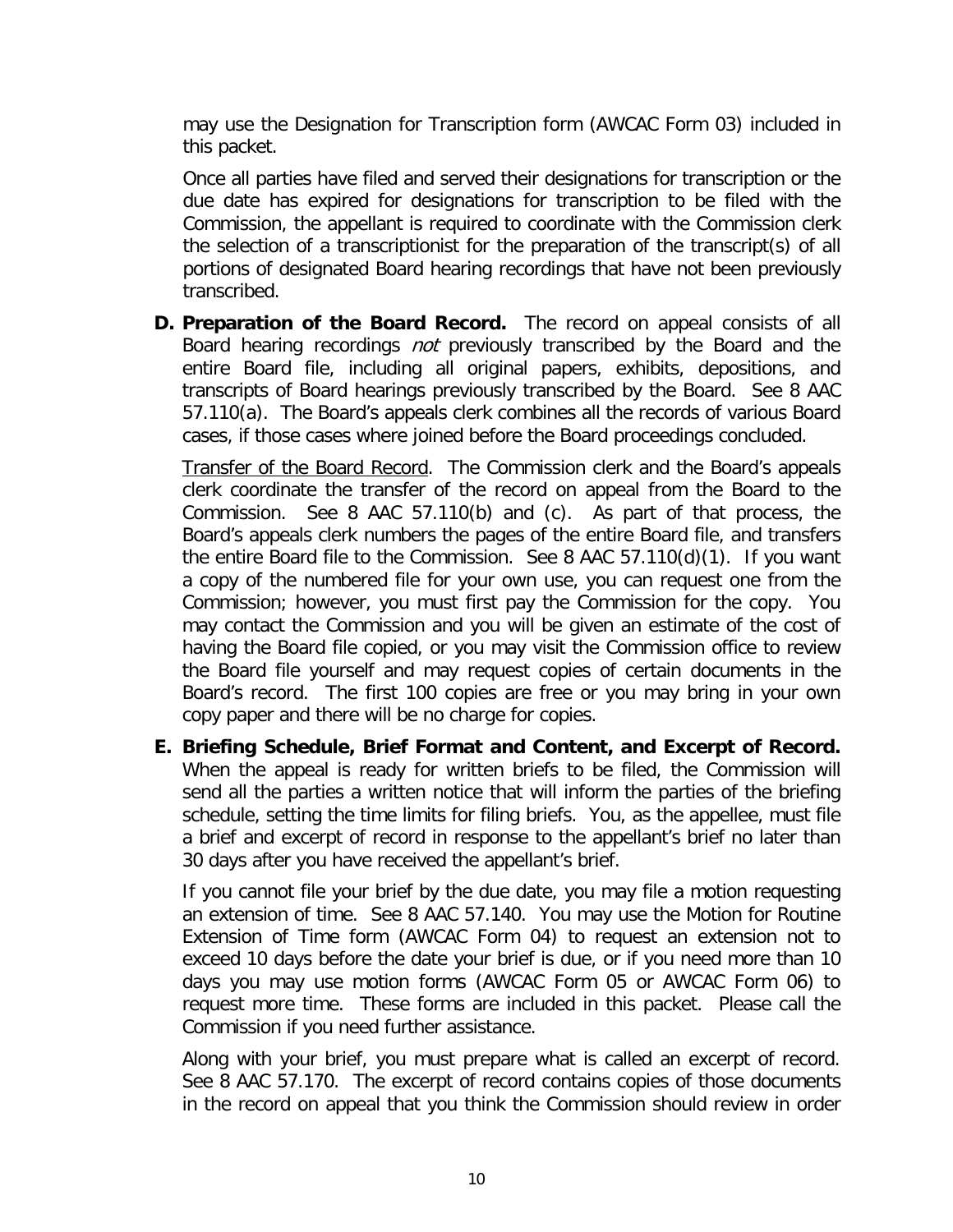to decide the appeal. Instructions for preparing an excerpt of record appear below.

The appellant and appellee(s) shall file at least one brief. The appellant's brief raises all the issues the Commission should decide and makes all the arguments the appellant thinks the Commission should consider. If an issue is not raised or adequately argued, the Commission may not decide that issue, even if it is listed in the appellant's notice of appeal/statement of grounds for appeal.

An appellee's brief must respond to the arguments in the appellant's brief.

- 1. Brief Format. A brief must be formatted as follows:
	- a. Typed in a clear and legible font or handwritten in black ink;
	- b. Be in 12 or 13 point font size, be double-spaced on 8-1/2" x 11" white paper with 1" margins all around;
	- c. Footers and footnotes may be single-spaced and typed in a smaller font, but not smaller than 10 point; and
	- d. If longer than one page, have pages numbered consecutively.
- 2. Brief Contents. Your brief is limited to 50 pages (not including the cover sheet). As an appellee in your brief, you respond to (answer) the arguments in the appellant's brief and your brief must include the following:
	- a. The first page of a brief must contain the name, current mailing address, and telephone number of the party filing the document, and must contain the Commission case number, the Board claim number, and the title of the document. You may use the Brief Cover Sheet form (WCAC Form 09.a.) included in this packet; and
	- b. A section discussing why you disagree with the arguments in the appellant's brief;
	- c. A short conclusion stating what you would like the Commission to do to resolve the appeal; and
	- d. References to documents in your excerpt of record that support each fact in your brief.

As an appellee, you may address in your brief, the below sections in the appellant's brief, if you disagree with the statements the appellant made. The sections you may include in your brief, if you disagree with what the appellant stated, are as follows:

- a. A statement of the issues presented for review, UNLESS you agree with the statement in the appellant's brief;
- b. A statement of the facts; UNLESS you agree with the statement in the appellant's brief;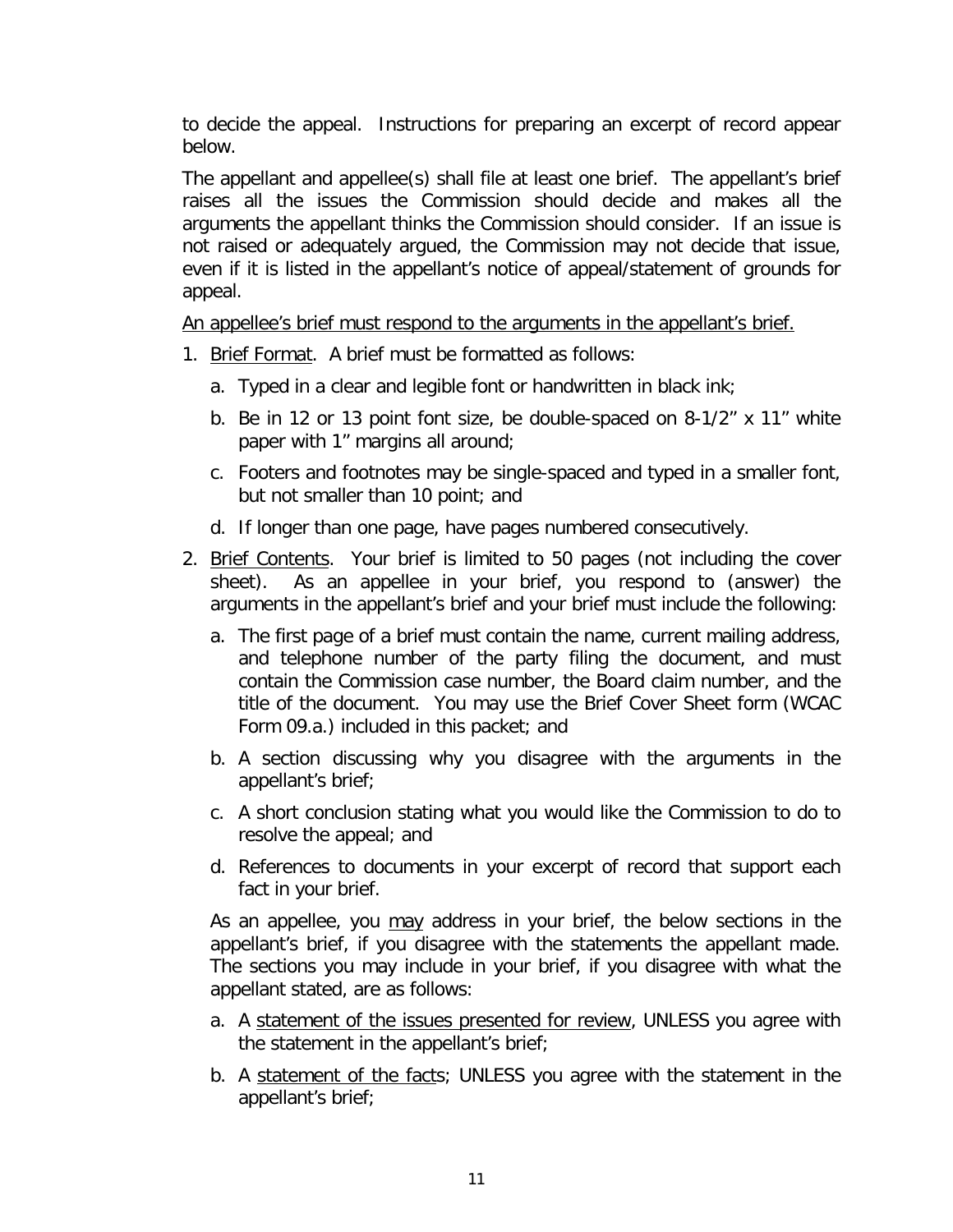- c. A brief description of the proceedings before the board; UNLESS you agree with the statement in the appellant's brief; and
- d. A statement of the applicable standard of review. If you are asking for the application of a different standard of review from the one the appellant used, you must state what standard of review the Commission should apply. The standards for Commission review that the Commission applies are set forth in AS 23.30.[1](#page-13-0)28(b).<sup>1</sup> If you disagree with the standard of review the appellant used, you may refer to another legal authority or AS.20.128(b).
- 3. Citation Guidelines.
	- a. In your brief, if you refer to specific pages in your excerpt of record that support your statements about the facts and your argument, you must identify them in your brief (these are called "citations"). To do this, put the following in parentheses after each statement that is supported in your excerpt of record: an abbreviation for excerpt (Exc.) followed by the page number.

Example:

Document in an Excerpt of Record: (Exc. 26)

If you need to refer to the record on appeal in preparing your brief and excerpt of record, you may review the record on appeal in the Commission's office and make copies of the documents in the record on appeal that you want to refer to in your brief and include in your excerpt of record. The Commission will make copies of those documents for you. The first 100 copies are free or you may bring in your own copy paper and there will be no charge for copies.

b. Citations to legal authority. These citations can appear in the body of your brief or in footnotes. The Commission does not expect selfrepresented appellees to use "The Bluebook – A Uniform System of Citation" which is the standard method of citation in legal writing, but a

<span id="page-13-0"></span> $\overline{a}$ 

<sup>1</sup> AS 23.30.128(b) reads:

The commission may review discretionary actions, findings of fact, and conclusions of law by the board in hearing, determining, or otherwise acting on a compensation claim or petition. The board's findings regarding the credibility of testimony of a witness before the board are binding on the commission. The board's findings of fact shall be upheld by the commission if supported by substantial evidence in light of the whole record. In reviewing questions of law and procedure, the commission shall exercise its independent judgment.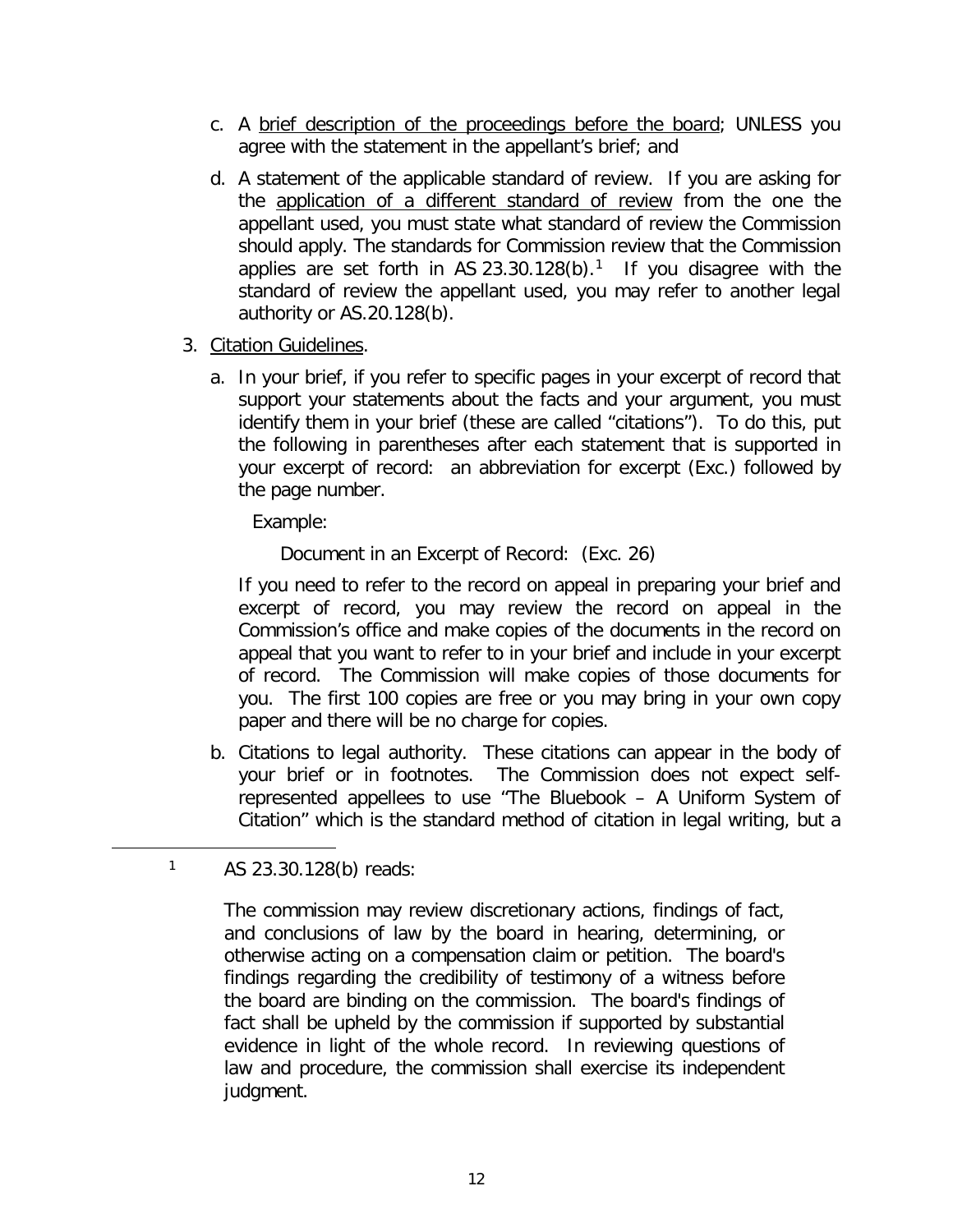copy is available at the Commission's office if you want to use it. However, it is necessary for you to identify the legal authority you are referring to in your brief so that the Commission can locate and review that legal authority in the process of deciding the appeal.

For Alaska Supreme Court cases, use the name of the case in italics (or underlined), volume number, abbreviation for the reporter series, the page the case begins on, the page where the quote is located, and in parentheses, the state and year. A cite to a Supreme Court case could look like this:

| <i>Temple v. Denali Princess Lodge,</i> 21 P. 3d 813, 815 (Alaska 2001) |   |   |           |         |       |      |
|-------------------------------------------------------------------------|---|---|-----------|---------|-------|------|
| name of case                                                            | ş | ق | page<br>5 | ී.<br>፳ | state | vear |

Board and Commission cases are cited by the name, decision number, page quoted and date:

Adepoju v. Fred Meyer Stores, Inc., Alaska Workers' Comp. App. Comm'n Dec. No. 010, 3 (May 11, 2006).

Abdul Adepoju v. Fred Meyer Stores, Inc., Alaska Workers' Comp. Bd. Dec. No. 05-0177, 2 (Jul. 5, 2005).

After you cite a case once in long form above, you may use a short form.

Examples:

Temple, 21 P.3d at 815.

Adepoju, App. Comm'n Dec. No. 010 at 3.

Abdul Adepoju, Bd. Dec. No. 05-0177 at 2.

If you want to look for an Alaska Supreme Court case, you can find it online for free at [http://government.westlaw.com/akcases.](http://government.westlaw.com/akcases)

All Commission decisions are listed on the Commission website at [http://www.labor.alaska.gov/wccomm/orders.htm.](http://www.labor.alaska.gov/wccomm/orders.htm)

The Board's decisions are also available through its webpage, [http://www.labor.state.ak.us/wc/legaldir.htm,](http://www.labor.state.ak.us/wc/legaldir.htm) however, you may need to call the Board for help navigating to a specific decision, as the pages are being changed.

Alaska Statutes are cited by "AS" followed by the number of the title, the chapter, and the section, separated by periods, for example, AS 23.30.120; paragraphs and subparagraphs are separated by parentheses, for example, AS 23.30.041(n)(1).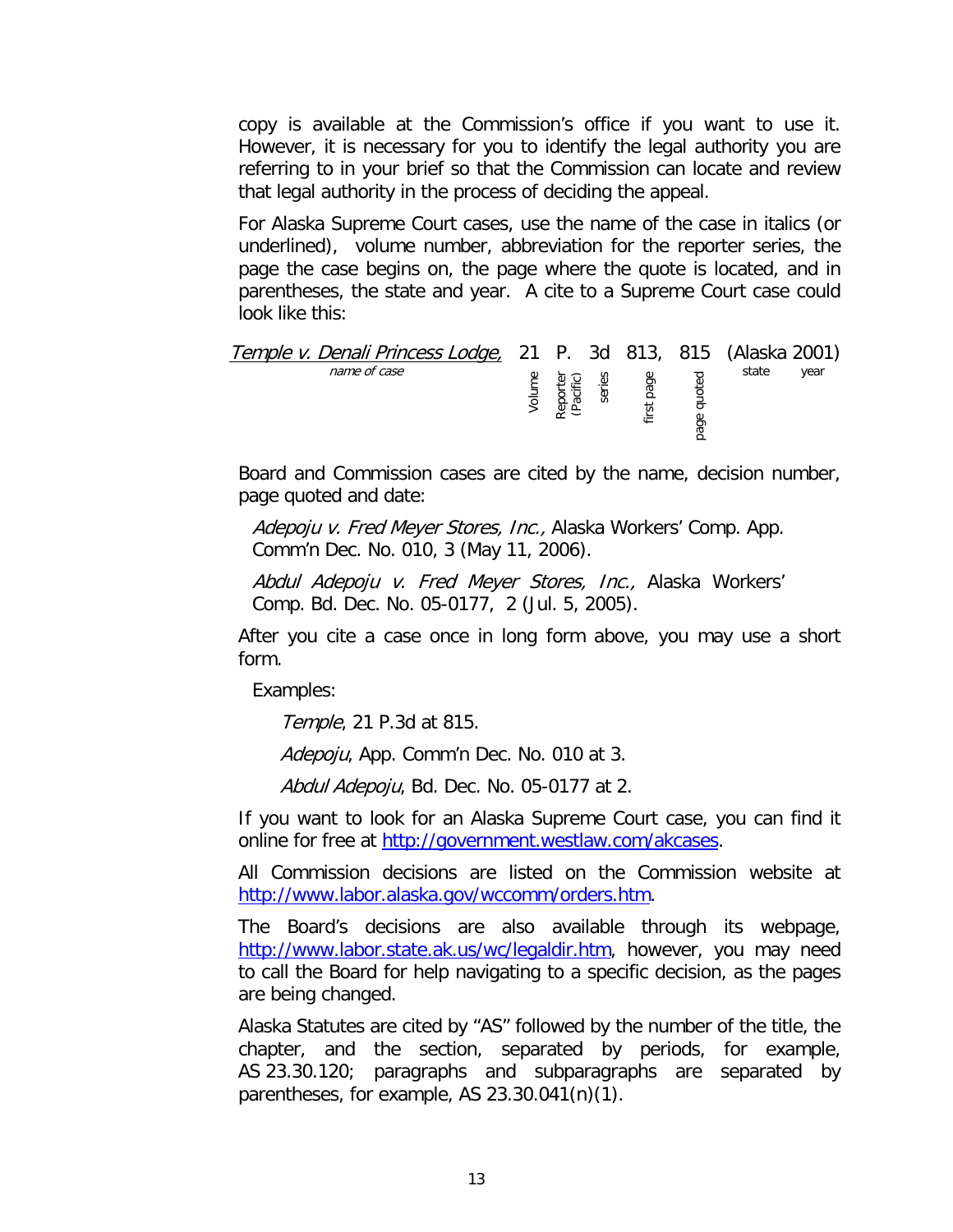Regulations for the State of Alaska are in the Alaska Administrative Code, cited by "AAC" preceded by the number of the title and followed by the chapter and section, separated by a period, for example, 8 AAC 57.090; paragraphs and subparagraphs are separated by parentheses, for example, 8 AAC 45.074(b)(1).

Go to the State of Alaska webpage, [http://www.legis.state.ak.us/basis/folio.asp,](http://www.legis.state.ak.us/basis/folio.asp) to find links to statutes and regulations.

To view Commission regulations, go to the Commission's webpage, <http://www.labor.alaska.gov/wccomm/home.htm> and select Appeal Procedures.

4. Excerpt of Record. As an appellee, your excerpt of record must include documents referenced in your brief that support each of your facts and are not already included in the appellant's excerpt of record. See content requirements at 8 AAC 57.180(b).

**As the appellee**, you should review the appellant's excerpt of record to be sure that all the documents referenced in your brief are first not included in the appellant's excerpt of record. Then, in your excerpt of record add only those additional documents in the Board's record that you rely on to support your side of the case. DO NOT DUPLICATE what is in the appellant's excerpt.

You do not need to include copies of statutes, regulations, or cases in your excerpt of record. The Commission will locate and review the cases or statutes that you refer to in your brief.

**Note:** Remember that you cannot introduce new evidence in the appeal. Do not include anything in your excerpt of record that was not in the Board record at the time the Board proceeding was concluded.

- 5. Preparing an Excerpt of Record. To prepare your excerpt of record, do the following:
	- a. Prepare an excerpt of record cover sheet; you may use the excerpt of record cover sheet form (AWCAC Form 10) included in this packet.
	- b. Put Exc. page numbers at the bottom of each page. For example: Exc. 54. The appellant starts with "Exc. 1" and numbers each page in a single series from the beginning to the end of the appellant's excerpt of record. Then you, as the appellee, start numbering your excerpt of record with the number following the last number used by the appellant. So if the appellant ended with Exc. 57, you begin with Exc. 58.
	- c. Prepare an index of your excerpts. List the title of each document, the date it was signed or made, and the page number of the excerpt of record on which it begins. You may use the excerpt of record index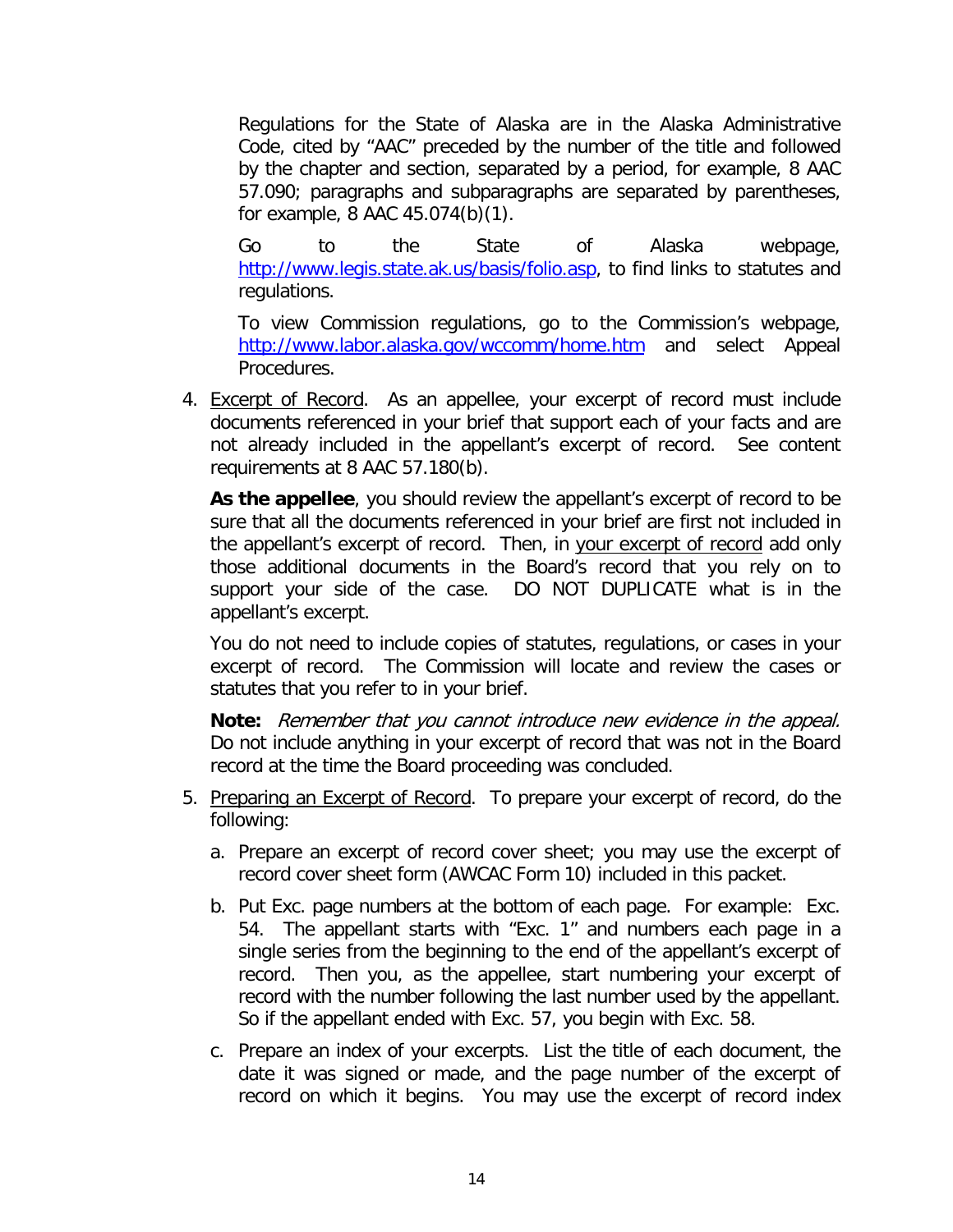sheet (AWCAC Form 11) included in this packet. Put the excerpt of record index on top of the other documents. Do not number the pages of the index.

- d. Put your Excerpt of Record Cover Sheet (AWCAC Form 10) on top of your Excerpt of Record Index (AWCAC Form 11). Put all these documents together separately from your brief.
- 6. Service on Other Parties. You must serve a copy of both your brief and your excerpt of record on each of the other parties or, if another party has an attorney, on the other party's attorney the same day you file your brief with the Commission. You must file proof of service with the Commission. You may show proof of service by filling in the certificates of service shown on the brief and excerpt cover sheet forms (AWCAC Form 9 and Form 10).
- 7. Reply Brief. The appellant may file a reply brief no later than 20 days after service of the appellee's brief. See AAC 57.130(d). The appellant's reply brief is limited to 20 pages and must include references to documents in the appellant's excerpt of record that support each fact in the reply brief. No new arguments or issues can be raised in a reply brief, but the appellant may respond to arguments raised by an appellee that were not addressed in the appellant's first brief. An appellee files only one brief.
- **F. Oral Argument.** No later than ten days after the last brief in an appeal is filed or due to be filed, any party may request oral argument before the Commission in the appeal. See 8 AAC 57.200. You may use the request form (AWCAC Form 12) in this packet to request oral argument. You do not need to request oral argument if the appellant has already done so.

At oral argument, each party may make arguments, although no *new* arguments that were not made in briefing are permitted. Oral argument is not a new board hearing or trial-like proceeding. No witnesses may be called. The time allowed for oral argument is provided in the notice setting oral argument. Usually, a total of 20 to 30 minutes for each party to argue is allowed. Any time spent answering questions from the commissioners is not included in the time allowed for argument. The purpose of oral argument is *not* so that you can read your brief to the commissioners. It is better to point out why you believe the Board ruled correctly in its decision.

If you visit the Commission before the day oral argument is scheduled and the hearing room is not in use, or you arrive early on the day oral argument is scheduled, the Commission clerk will take you to the hearing room, and show you where to sit and stand, show you the equipment, and explain what happens at oral argument.

If you wish, you may ask to participate telephonically if you cannot attend oral argument in person. See 8 AAC 57.200(e). The Commission will call you from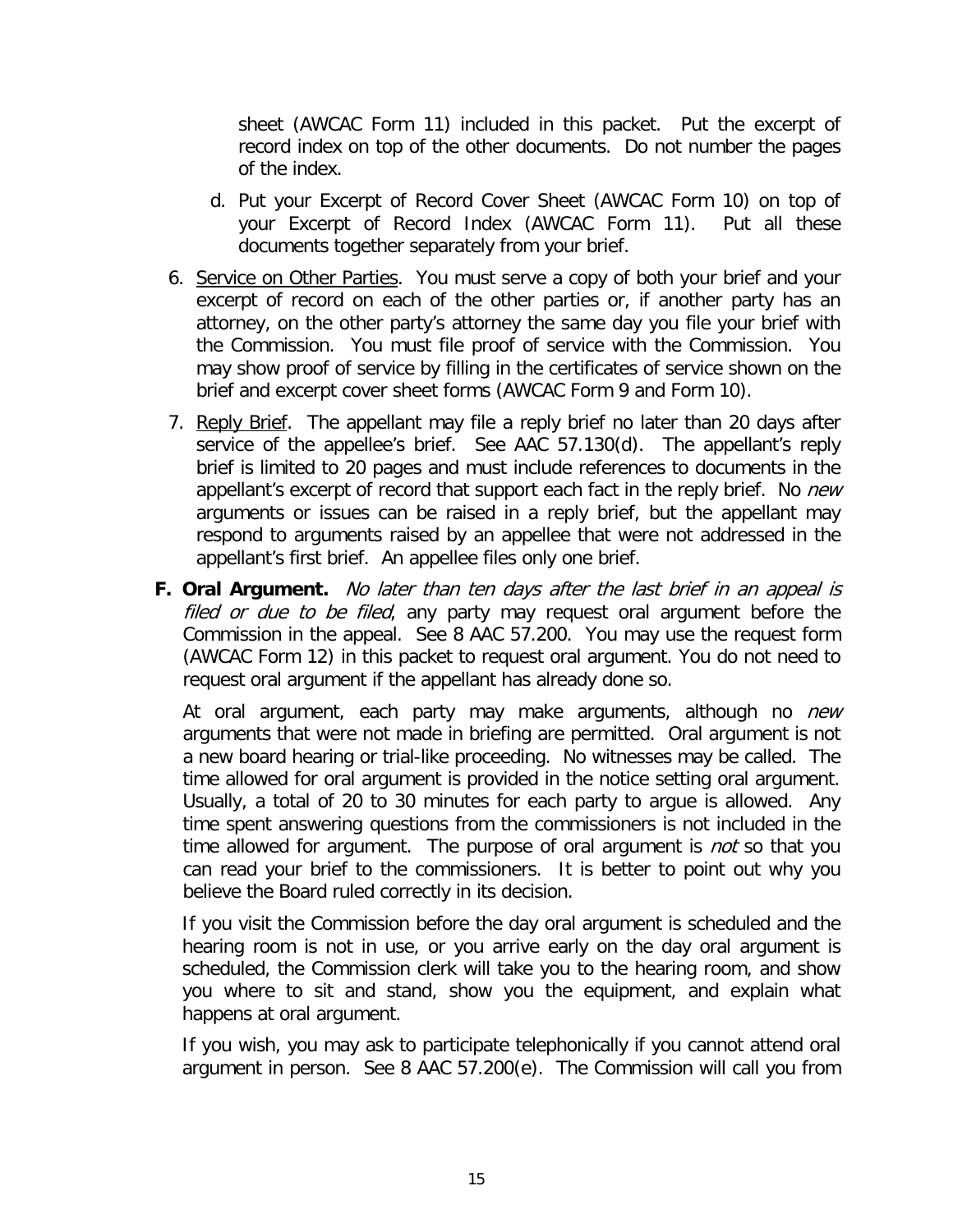the hearing room. From time to time, a commissioner may need to participate telephonically as well.

If you do not timely request oral argument, you must file a motion for an extension of time to request oral argument. See 8 AAC 57.140. The motion must explain why your request for oral argument was not timely filed.

If you file a request for oral argument, you must serve a copy of your request on the other parties or their attorneys. Proof of service must be filed with the request. If the request for oral argument is timely filed, the Commission clerk will contact the parties to schedule oral argument. Sometimes the commissioners ask for oral argument even if the parties do not, because the commissioners have questions.

#### **V. DECISION**

The Commission will decide the appeal based on the record on appeal, the briefs and excerpts submitted, and oral argument (if held). By statute, the Commission has 90 days to issue its decision. See AS 23.30.128(e). All parties will be sent a copy of the Commission's decision. The Commission may:

- **AFFIRM** (approve) the Board's decision,
- **REMAND** (send the case back for additional action by the Board),
- **MODIFY** (change) the Board decision in some way,
- **REVERSE** the decision made by the Board, or
- **DISMISS** the appeal.

The Commission clerk will mail the parties a copy of the appeal decision. If you supply a fax number or e-mail address, the clerk will send it by fax or e-mail as well as mailing it to you.

The Commission may also dismiss an appeal for failure to prosecute (to act on or to complete) the appeal or for failure to follow an order of the chair or Commission. See 8 AAC 57.250. The chair may also dismiss an appeal if the parties agree to settle the case or on motion by a party. See 8 AAC 57.240.

You may request reconsideration of the Commission's final decision on appeal no later than 30 days after the date of the Commission's decision (the date mailed to you). See AS 23.30.128(f) and 8 AAC 57.230.

When you receive the Commission's decision in the appeal, read the appeal procedures carefully. There is important information about the effect of the decision and how to appeal to the Alaska Supreme Court, if you wish. Contact the Clerk of the Appellate Courts for information on filing such an appeal. The Clerk of the Appellate Courts is located at 303 K St., Anchorage, Alaska, 99501. The telephone number is (907) 264-0608.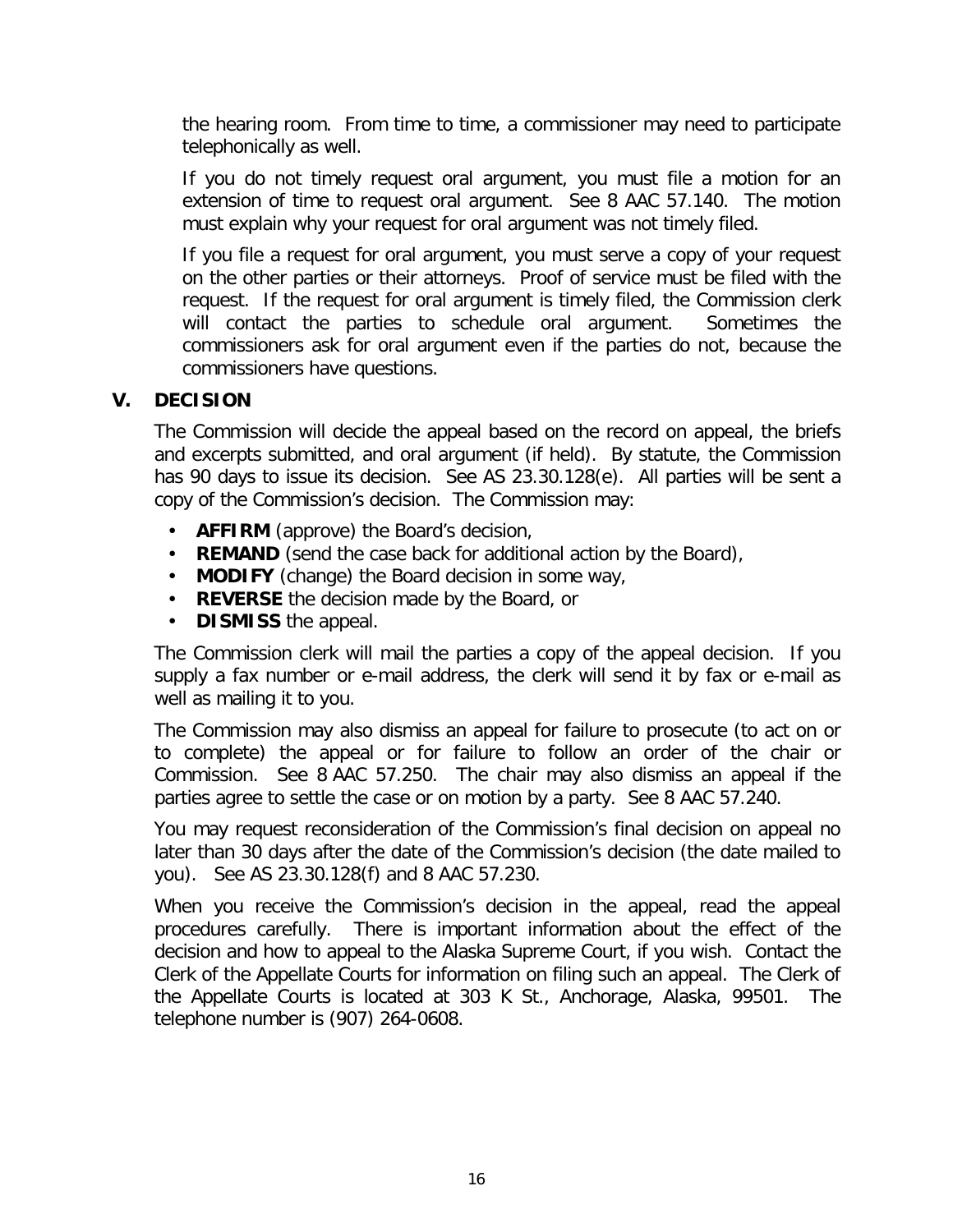#### **VI. AWARD OF COSTS**

If you win the appeal, you may apply for an award of costs in the appeal by filing a motion. See AS 23.30.008(d) and 8 AAC 57.260. In order to be awarded costs, no later than 10 days after the date shown on the certificate of distribution of the Commission's decision, you must file an itemized bill of costs with the motion. See 8 AAC 57.260. Costs do not include living expenses you had to pay until you won your appeal. The costs you may ask for are:

- 1. The cost of preparing a transcript or transcripts of Board hearing(s); and
- 2. The cost of duplicating and mailing motions, briefs, and excerpts.

You must serve a copy of your motion for costs on the other parties or their attorneys, who have 10 days to file oppositions. The Commission will then decide what costs to award and send all parties a copy of the order on the motion.

#### **VII. FORMS**

The next pages are examples of forms you may use. You do not have to use these forms, but they may help you file complete documents.

- AWCAC Form 02.a., Notice of Cross-Appeal/Statement of Grounds for Cross-Appeal
- AWCAC Form 03, Designation for Transcription of Hearing Record
- AWCAC Form 04, Motion for Routine Extension of Time
- AWCAC Form 05, Motion for Extension of Time
- AWCAC Form 06, Motion/Request
- AWCAC Form 07, Opposition to Motion/Request
- AWCAC Form 08, Certificate of Service
- AWCAC Form 09.a., Brief Cover Sheet For Brief of Appellee
- AWCAC Form 10, Excerpt of Record Cover Sheet
- AWCAC Form 11, Excerpt of Record Index
- AWCAC Form 12, Request for Oral Argument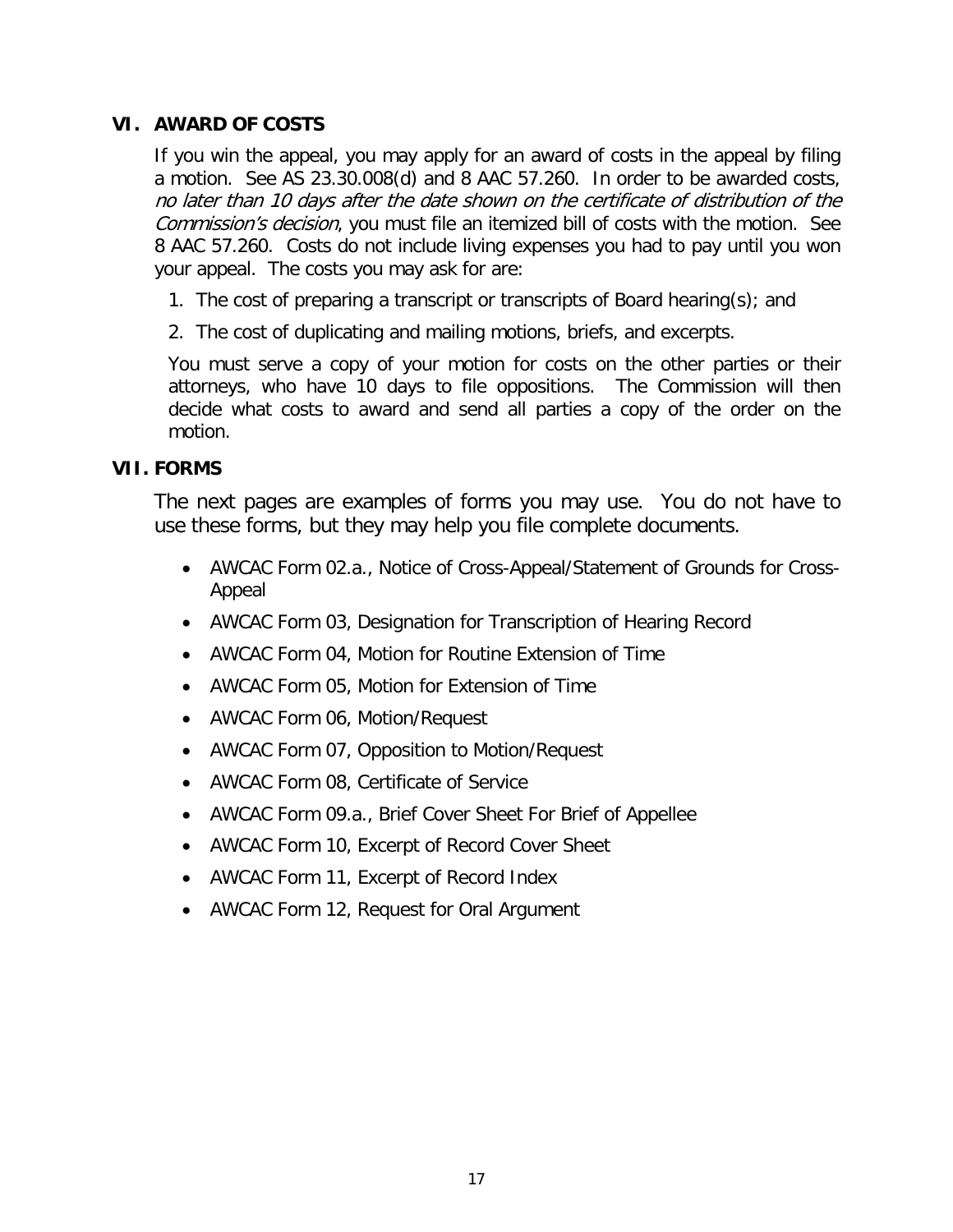| Appellant, (party filing appeal)                                                                                                                                                                                                             |                                     |                                                                                                        |
|----------------------------------------------------------------------------------------------------------------------------------------------------------------------------------------------------------------------------------------------|-------------------------------------|--------------------------------------------------------------------------------------------------------|
| VS.                                                                                                                                                                                                                                          |                                     |                                                                                                        |
|                                                                                                                                                                                                                                              |                                     | AWCAC Appeal No.                                                                                       |
| Appellee(s). (all other parties to appeal)                                                                                                                                                                                                   | AWCB Decision No.                   | AWCB Case No.                                                                                          |
| SELF-REPRESENTED APPELLEE'S NOTICE OF CROSS-APPEAL                                                                                                                                                                                           |                                     |                                                                                                        |
| Please take notice that I, ______________________________, cross-appeal a decision by the Alaska                                                                                                                                             |                                     |                                                                                                        |
| Workers' Compensation Board, in AWCB Case No. _____________________.                                                                                                                                                                         |                                     |                                                                                                        |
| The decision I cross-appeal is Decision No. ______________, and is dated _______________.                                                                                                                                                    |                                     |                                                                                                        |
| Or $\Box$ A copy of the board decision that I am cross-appealing is attached to this notice.                                                                                                                                                 |                                     |                                                                                                        |
| STATEMENT OF GROUNDS FOR CROSS-APPEAL                                                                                                                                                                                                        | (attach additional pages if needed) |                                                                                                        |
|                                                                                                                                                                                                                                              |                                     |                                                                                                        |
|                                                                                                                                                                                                                                              |                                     |                                                                                                        |
|                                                                                                                                                                                                                                              |                                     |                                                                                                        |
|                                                                                                                                                                                                                                              |                                     |                                                                                                        |
|                                                                                                                                                                                                                                              |                                     |                                                                                                        |
|                                                                                                                                                                                                                                              |                                     |                                                                                                        |
|                                                                                                                                                                                                                                              |                                     |                                                                                                        |
|                                                                                                                                                                                                                                              |                                     |                                                                                                        |
| $\Box$ This form is being filed no later than 30 days after                                                                                                                                                                                  | Signature                           | Date                                                                                                   |
| the date of the Alaska Workers' Compensation Board's                                                                                                                                                                                         |                                     |                                                                                                        |
| decision or no later than 15 days after receipt of the<br>notice of appeal, whichever is later.                                                                                                                                              |                                     | <b>Mailing Address</b>                                                                                 |
|                                                                                                                                                                                                                                              |                                     | City, State, Zip                                                                                       |
|                                                                                                                                                                                                                                              |                                     | Fax Number and/or Email                                                                                |
| Person filing this document MUST sign above.                                                                                                                                                                                                 | Telephone Number                    |                                                                                                        |
| I certify that on _                                                                                                                                                                                                                          | <b>CERTIFICATE OF SERVICE</b>       | $\equiv$ (date) this notice of cross-appeal and supporting documents were $\Box$ mailed, $\Box$ faxed, |
| □ emailed, or □ hand delivered to the Workers' Compensation Appeals Commission; and I certify that on this same date                                                                                                                         |                                     |                                                                                                        |
| copies this notice of cross-appeal and supporting documents filed with the Commission were □ mailed or □ hand delivered<br>to the parties checked at the addresses listed below. (Attach additional pages if more addresses must be listed.) |                                     |                                                                                                        |
| Director, Alaska Workers'<br>If opposing party is a<br><b>Compensation Division</b><br>state agency:                                                                                                                                         |                                     | Opposing party OR party's attorney (if represented):                                                   |
| P.O. Box 115512<br><b>Attorney General</b>                                                                                                                                                                                                   |                                     |                                                                                                        |
| Juneau, AK 99811<br>P.O. Box 110300<br>Juneau, AK 99811-0300                                                                                                                                                                                 |                                     |                                                                                                        |
|                                                                                                                                                                                                                                              |                                     |                                                                                                        |

**AWCAC Form 02.a.**, Notice of Cross-Appeal/Statement of Grounds (for use by self-represented appeal participant)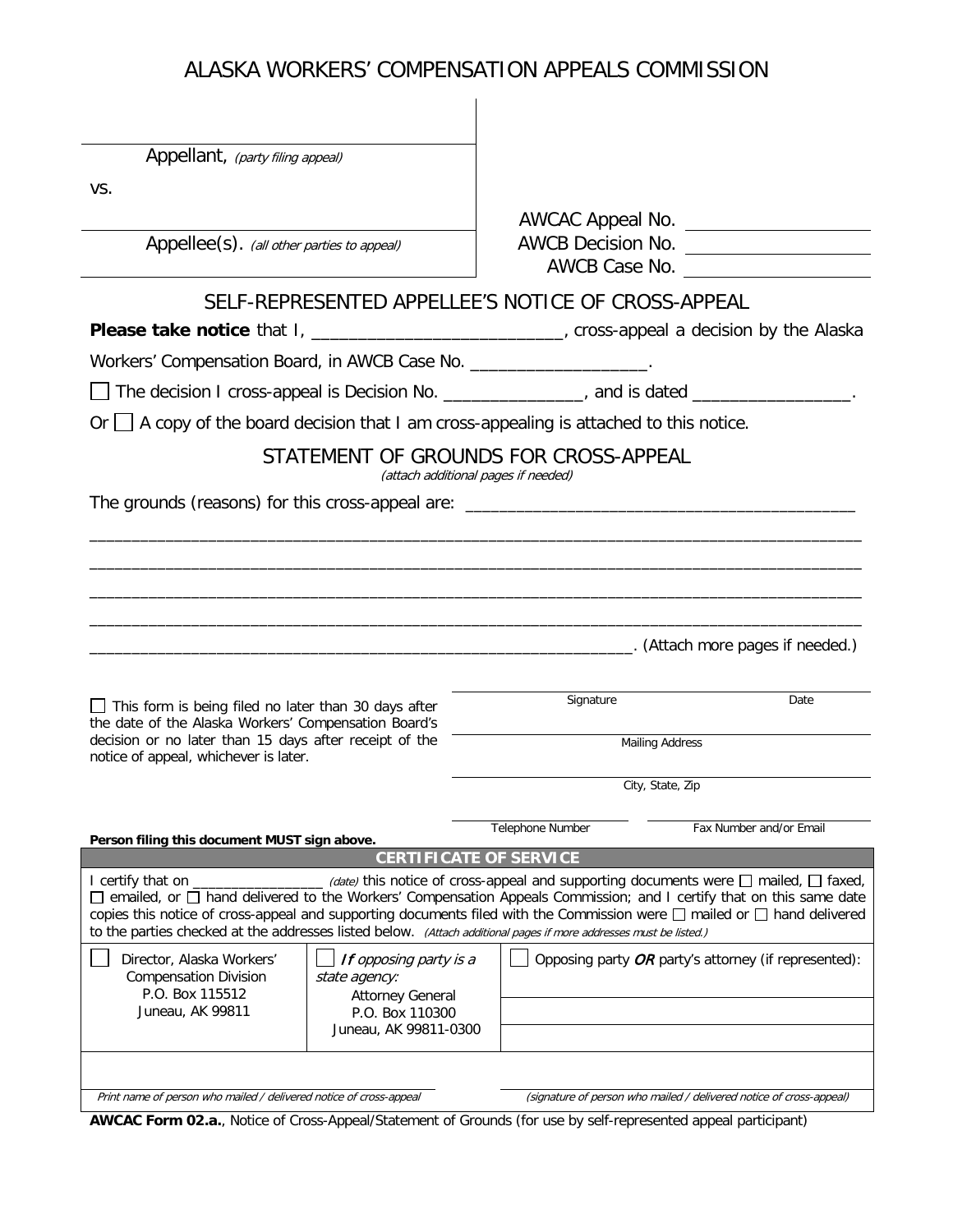à.

| Appellant, (party filing appeal)                                                                                                                                                                                                                                                                                                                                        |                                                                                               |                 |
|-------------------------------------------------------------------------------------------------------------------------------------------------------------------------------------------------------------------------------------------------------------------------------------------------------------------------------------------------------------------------|-----------------------------------------------------------------------------------------------|-----------------|
| VS.                                                                                                                                                                                                                                                                                                                                                                     |                                                                                               |                 |
|                                                                                                                                                                                                                                                                                                                                                                         | AWCAC Appeal No.                                                                              |                 |
| Appellee(s). (all other parties to appeal)                                                                                                                                                                                                                                                                                                                              | AWCB Decision No.                                                                             |                 |
|                                                                                                                                                                                                                                                                                                                                                                         |                                                                                               | AWCB Case No.   |
| DESIGNATION FOR TRANSCRIPTION OF HEARING RECORD                                                                                                                                                                                                                                                                                                                         | BY SELF-REPRESENTED APPEAL PARTICIPANT                                                        |                 |
| (name)                                                                                                                                                                                                                                                                                                                                                                  | $\Box$ Appellant                                                                              | $\Box$ Appellee |
| $\Box$ I select for transcribing the following parts of the recording of the hearing in                                                                                                                                                                                                                                                                                 |                                                                                               |                 |
|                                                                                                                                                                                                                                                                                                                                                                         |                                                                                               |                 |
|                                                                                                                                                                                                                                                                                                                                                                         |                                                                                               |                 |
|                                                                                                                                                                                                                                                                                                                                                                         |                                                                                               |                 |
| The hearing took place before the Alaska Workers' Compensation Board on _____                                                                                                                                                                                                                                                                                           |                                                                                               | (date)          |
| (city)                                                                                                                                                                                                                                                                                                                                                                  |                                                                                               |                 |
| My case was decided on the written record and there was no oral hearing. There is no recording                                                                                                                                                                                                                                                                          |                                                                                               |                 |
| to transcribe.                                                                                                                                                                                                                                                                                                                                                          |                                                                                               |                 |
|                                                                                                                                                                                                                                                                                                                                                                         |                                                                                               |                 |
| Signature                                                                                                                                                                                                                                                                                                                                                               | Date                                                                                          |                 |
|                                                                                                                                                                                                                                                                                                                                                                         | <b>Mailing Address</b>                                                                        |                 |
|                                                                                                                                                                                                                                                                                                                                                                         | City, State, Zip                                                                              |                 |
|                                                                                                                                                                                                                                                                                                                                                                         |                                                                                               |                 |
| <b>Telephone Number</b>                                                                                                                                                                                                                                                                                                                                                 | Fax Number and/or Email                                                                       |                 |
| Person filing this document MUST sign above.                                                                                                                                                                                                                                                                                                                            |                                                                                               |                 |
| <b>CERTIFICATE OF SERVICE</b>                                                                                                                                                                                                                                                                                                                                           |                                                                                               |                 |
| I certify that on $\overline{\phantom{a}}$<br>□ hand delivered to the Workers' Compensation Appeals Commission; and I certify that on this same date a copy of the<br>document filed with the commission was $\Box$ mailed or $\Box$ hand delivered to the parties checked at the addresses listed<br>below. (attach additional pages if more addresses must be listed) | (date) this designation for transcription was $\Box$ mailed, $\Box$ faxed, $\Box$ emailed, or |                 |
|                                                                                                                                                                                                                                                                                                                                                                         | Opposing party $OR$ party's attorney (if represented):                                        |                 |
|                                                                                                                                                                                                                                                                                                                                                                         |                                                                                               |                 |
|                                                                                                                                                                                                                                                                                                                                                                         |                                                                                               |                 |
|                                                                                                                                                                                                                                                                                                                                                                         |                                                                                               |                 |
|                                                                                                                                                                                                                                                                                                                                                                         |                                                                                               |                 |
| Print name of person who mailed / delivered this designation                                                                                                                                                                                                                                                                                                            | (signature of person who mailed / delivered this designation)                                 |                 |

**AWCAC Form 03**, Designation for Transcription (for use by self-represented appeal participant)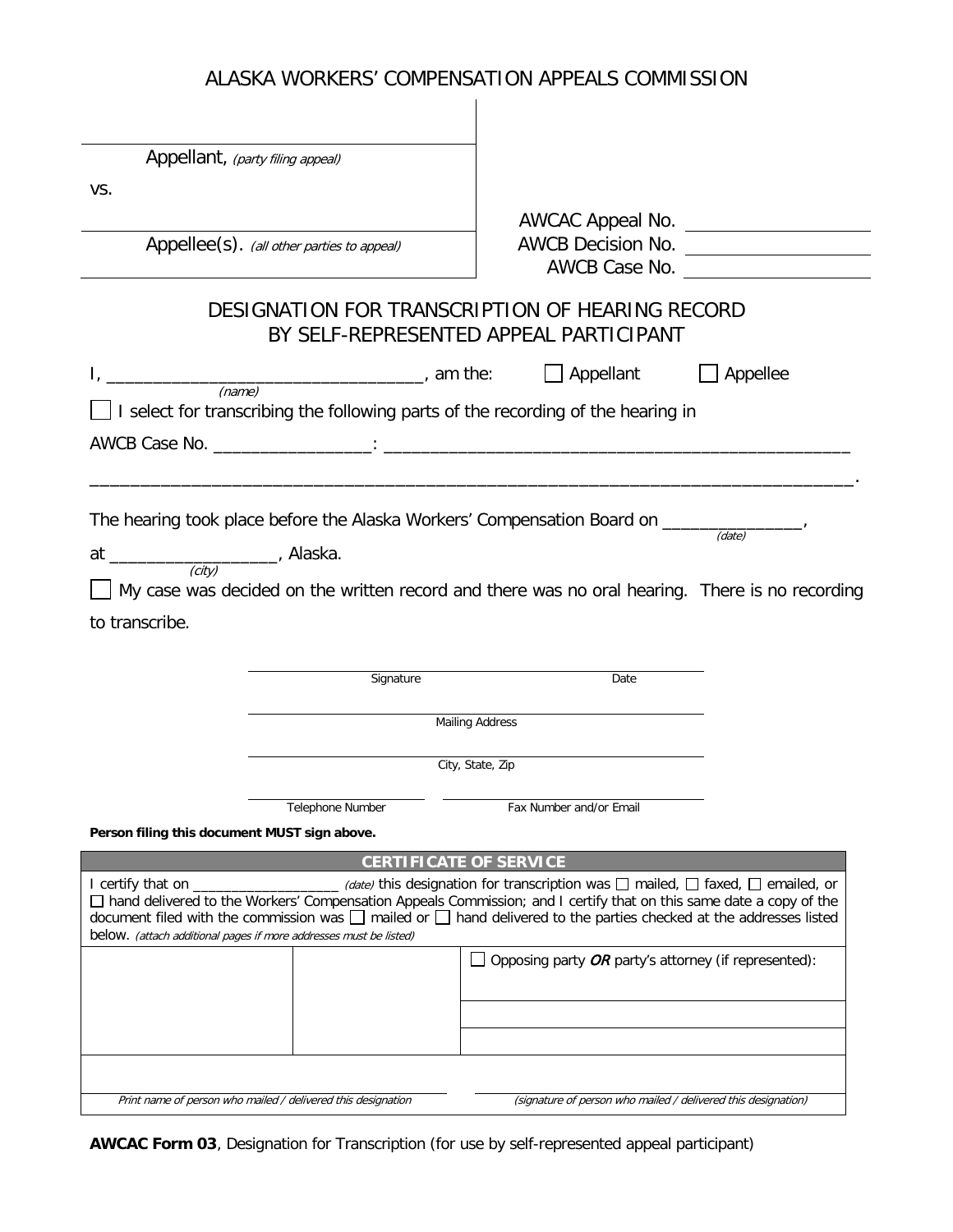| Appellee(s). (all other parties to appeal) |                                                                                                                             | AWCB Decision No. _____________________                                                                                                                                                                                                                                                                                                                                                                                                                                                                                                                                                                                                                                                                            |
|--------------------------------------------|-----------------------------------------------------------------------------------------------------------------------------|--------------------------------------------------------------------------------------------------------------------------------------------------------------------------------------------------------------------------------------------------------------------------------------------------------------------------------------------------------------------------------------------------------------------------------------------------------------------------------------------------------------------------------------------------------------------------------------------------------------------------------------------------------------------------------------------------------------------|
|                                            |                                                                                                                             | AWCB Case No.                                                                                                                                                                                                                                                                                                                                                                                                                                                                                                                                                                                                                                                                                                      |
|                                            |                                                                                                                             |                                                                                                                                                                                                                                                                                                                                                                                                                                                                                                                                                                                                                                                                                                                    |
|                                            | $\Box$ Appellant                                                                                                            | Appellee                                                                                                                                                                                                                                                                                                                                                                                                                                                                                                                                                                                                                                                                                                           |
|                                            |                                                                                                                             |                                                                                                                                                                                                                                                                                                                                                                                                                                                                                                                                                                                                                                                                                                                    |
|                                            |                                                                                                                             |                                                                                                                                                                                                                                                                                                                                                                                                                                                                                                                                                                                                                                                                                                                    |
|                                            |                                                                                                                             |                                                                                                                                                                                                                                                                                                                                                                                                                                                                                                                                                                                                                                                                                                                    |
|                                            |                                                                                                                             |                                                                                                                                                                                                                                                                                                                                                                                                                                                                                                                                                                                                                                                                                                                    |
|                                            |                                                                                                                             |                                                                                                                                                                                                                                                                                                                                                                                                                                                                                                                                                                                                                                                                                                                    |
|                                            |                                                                                                                             |                                                                                                                                                                                                                                                                                                                                                                                                                                                                                                                                                                                                                                                                                                                    |
|                                            |                                                                                                                             |                                                                                                                                                                                                                                                                                                                                                                                                                                                                                                                                                                                                                                                                                                                    |
|                                            |                                                                                                                             |                                                                                                                                                                                                                                                                                                                                                                                                                                                                                                                                                                                                                                                                                                                    |
|                                            |                                                                                                                             |                                                                                                                                                                                                                                                                                                                                                                                                                                                                                                                                                                                                                                                                                                                    |
|                                            |                                                                                                                             |                                                                                                                                                                                                                                                                                                                                                                                                                                                                                                                                                                                                                                                                                                                    |
|                                            |                                                                                                                             |                                                                                                                                                                                                                                                                                                                                                                                                                                                                                                                                                                                                                                                                                                                    |
|                                            |                                                                                                                             |                                                                                                                                                                                                                                                                                                                                                                                                                                                                                                                                                                                                                                                                                                                    |
|                                            |                                                                                                                             |                                                                                                                                                                                                                                                                                                                                                                                                                                                                                                                                                                                                                                                                                                                    |
|                                            |                                                                                                                             |                                                                                                                                                                                                                                                                                                                                                                                                                                                                                                                                                                                                                                                                                                                    |
|                                            | $\Box$ Opposing party OR party's attorney (if represented):                                                                 |                                                                                                                                                                                                                                                                                                                                                                                                                                                                                                                                                                                                                                                                                                                    |
|                                            |                                                                                                                             |                                                                                                                                                                                                                                                                                                                                                                                                                                                                                                                                                                                                                                                                                                                    |
|                                            |                                                                                                                             |                                                                                                                                                                                                                                                                                                                                                                                                                                                                                                                                                                                                                                                                                                                    |
|                                            |                                                                                                                             |                                                                                                                                                                                                                                                                                                                                                                                                                                                                                                                                                                                                                                                                                                                    |
|                                            |                                                                                                                             |                                                                                                                                                                                                                                                                                                                                                                                                                                                                                                                                                                                                                                                                                                                    |
|                                            |                                                                                                                             |                                                                                                                                                                                                                                                                                                                                                                                                                                                                                                                                                                                                                                                                                                                    |
|                                            | Appellant, (party filing appeal)<br>(name)<br>Signature<br>Telephone Number<br>Person filing this document MUST sign above. | AWCAC Appeal No.<br>MOTION FOR ROUTINE EXTENSION OF TIME<br>BY SELF-REPRESENTED APPEAL PARTICIPANT<br><u>_________________________________</u> , am the:<br>I request a routine extension of time for ____ days (not to exceed 10 days) to file ____<br>Date<br><b>Mailing Address</b><br>City, State, Zip<br>Fax Number and/or Email<br><b>CERTIFICATE OF SERVICE</b><br>(date) this motion was $\Box$ mailed, $\Box$ faxed, $\Box$ emailed, or $\Box$ hand delivered to the<br>Workers' Compensation Appeals Commission; and I certify that on this same date a complete copy of the document filed<br>with the Commission was □mailed or □ hand delivered to the parties checked at the addresses listed below. |

**AWCAC Form 04**, Motion for Routine Extension of Time (for use by self-represented appeal participant)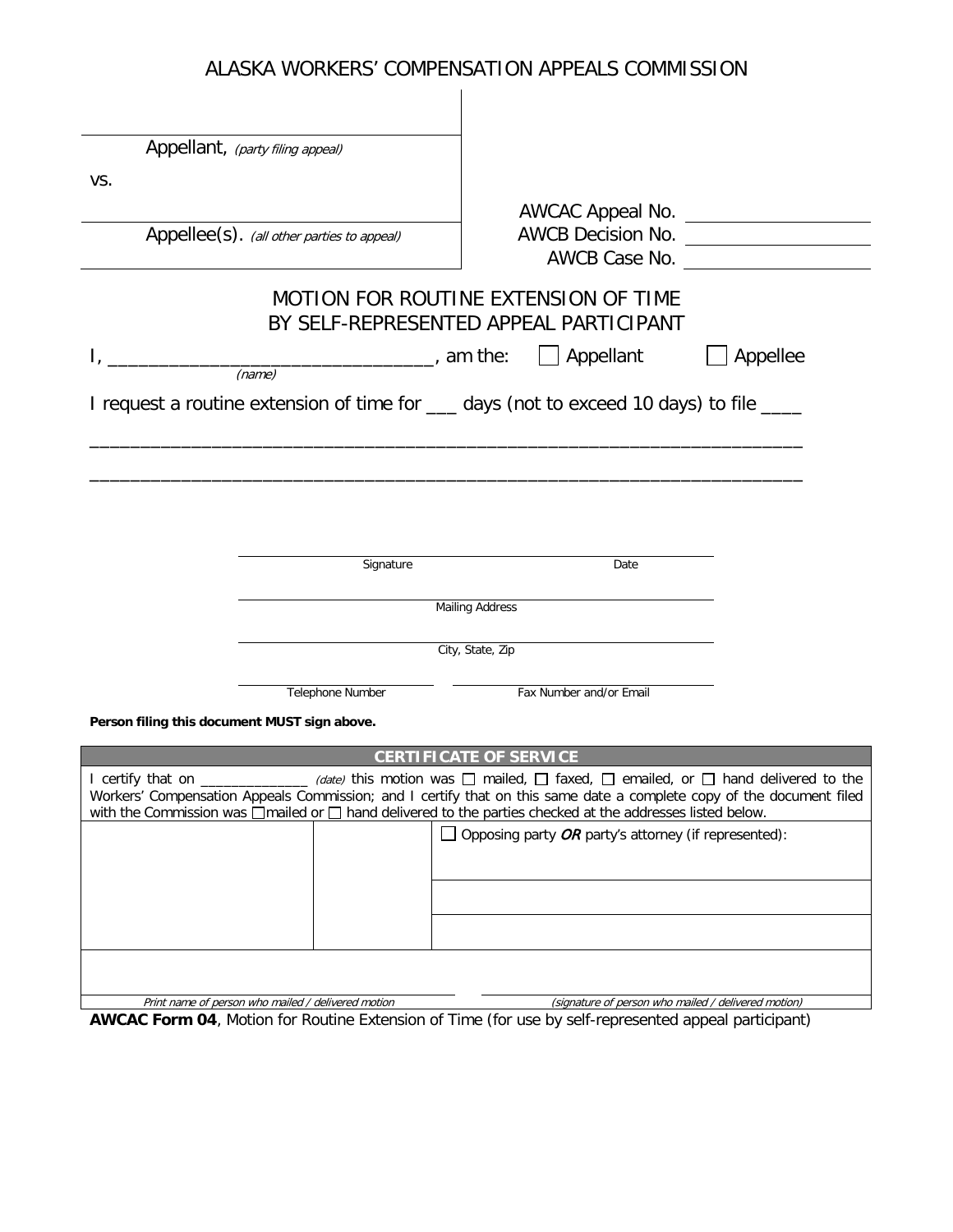| Appellant, (party filing appeal)                                                         |                        |                                                                                                                                                                                                                                                              |
|------------------------------------------------------------------------------------------|------------------------|--------------------------------------------------------------------------------------------------------------------------------------------------------------------------------------------------------------------------------------------------------------|
| VS.                                                                                      |                        |                                                                                                                                                                                                                                                              |
|                                                                                          |                        |                                                                                                                                                                                                                                                              |
| Appellee(s). (all other parties to appeal)                                               |                        | AWCB Decision No.                                                                                                                                                                                                                                            |
|                                                                                          |                        | AWCB Case No.                                                                                                                                                                                                                                                |
|                                                                                          |                        |                                                                                                                                                                                                                                                              |
|                                                                                          |                        | MOTION FOR EXTENSION OF TIME BY SELF-REPRESENTED APPEAL PARTICIPANT                                                                                                                                                                                          |
| (name)                                                                                   |                        | $\Box$ Appellee                                                                                                                                                                                                                                              |
|                                                                                          |                        |                                                                                                                                                                                                                                                              |
|                                                                                          |                        | days, or from the day it is due, which is some measure that the contract of the contract of the case of the contract of the contract of the contract of the contract of the contract of the contract of the contract of the co                               |
| _______________, until this day: _______________.                                        |                        |                                                                                                                                                                                                                                                              |
|                                                                                          |                        |                                                                                                                                                                                                                                                              |
|                                                                                          |                        | the opposing party and who told me there is no objection by the opposing party to this request.                                                                                                                                                              |
|                                                                                          |                        |                                                                                                                                                                                                                                                              |
|                                                                                          |                        | is / represents the opposing party but I was unable to determine if the opposing party opposed my                                                                                                                                                            |
|                                                                                          |                        |                                                                                                                                                                                                                                                              |
|                                                                                          |                        | I have obtained _____ days of extensions from the commission before this request. I request this                                                                                                                                                             |
|                                                                                          |                        |                                                                                                                                                                                                                                                              |
|                                                                                          |                        |                                                                                                                                                                                                                                                              |
|                                                                                          |                        |                                                                                                                                                                                                                                                              |
|                                                                                          |                        | I am not asking for more time just to delay this appeal. I am diligently working to complete the task                                                                                                                                                        |
| for which I request an extension. I certify that the statements in this motion are true. |                        |                                                                                                                                                                                                                                                              |
|                                                                                          |                        |                                                                                                                                                                                                                                                              |
|                                                                                          | Signature              | Date                                                                                                                                                                                                                                                         |
|                                                                                          |                        |                                                                                                                                                                                                                                                              |
|                                                                                          | <b>Mailing Address</b> |                                                                                                                                                                                                                                                              |
|                                                                                          |                        |                                                                                                                                                                                                                                                              |
|                                                                                          |                        | City, State, Zip                                                                                                                                                                                                                                             |
|                                                                                          |                        |                                                                                                                                                                                                                                                              |
| Telephone Number<br>Person filing this document MUST sign above.                         |                        | Fax Number and/or Email                                                                                                                                                                                                                                      |
|                                                                                          |                        | <b>CERTIFICATE OF SERVICE</b>                                                                                                                                                                                                                                |
|                                                                                          |                        | I certify that on ______________ (date) this motion was $\Box$ mailed, $\Box$ faxed, $\Box$ emailed, or $\Box$ hand delivered to the<br>Workers' Compensation Appeals Commission; and I certify that on this same date a complete copy of the document filed |
|                                                                                          |                        | with the commission was $\Box$ mailed or $\Box$ hand delivered to the parties checked at the addresses listed below.<br>(attach                                                                                                                              |
| additional pages if more addresses must be listed)                                       |                        |                                                                                                                                                                                                                                                              |
|                                                                                          |                        | Opposing party OR party's attorney (if represented):                                                                                                                                                                                                         |
|                                                                                          |                        |                                                                                                                                                                                                                                                              |
|                                                                                          |                        |                                                                                                                                                                                                                                                              |
|                                                                                          |                        |                                                                                                                                                                                                                                                              |
|                                                                                          |                        |                                                                                                                                                                                                                                                              |
| Print name of person who mailed / delivered motion                                       |                        | (signature of person who mailed / delivered motion)                                                                                                                                                                                                          |

**AWCAC Form 05**, Motion for Extension of Time (for use by self-represented appeal participant)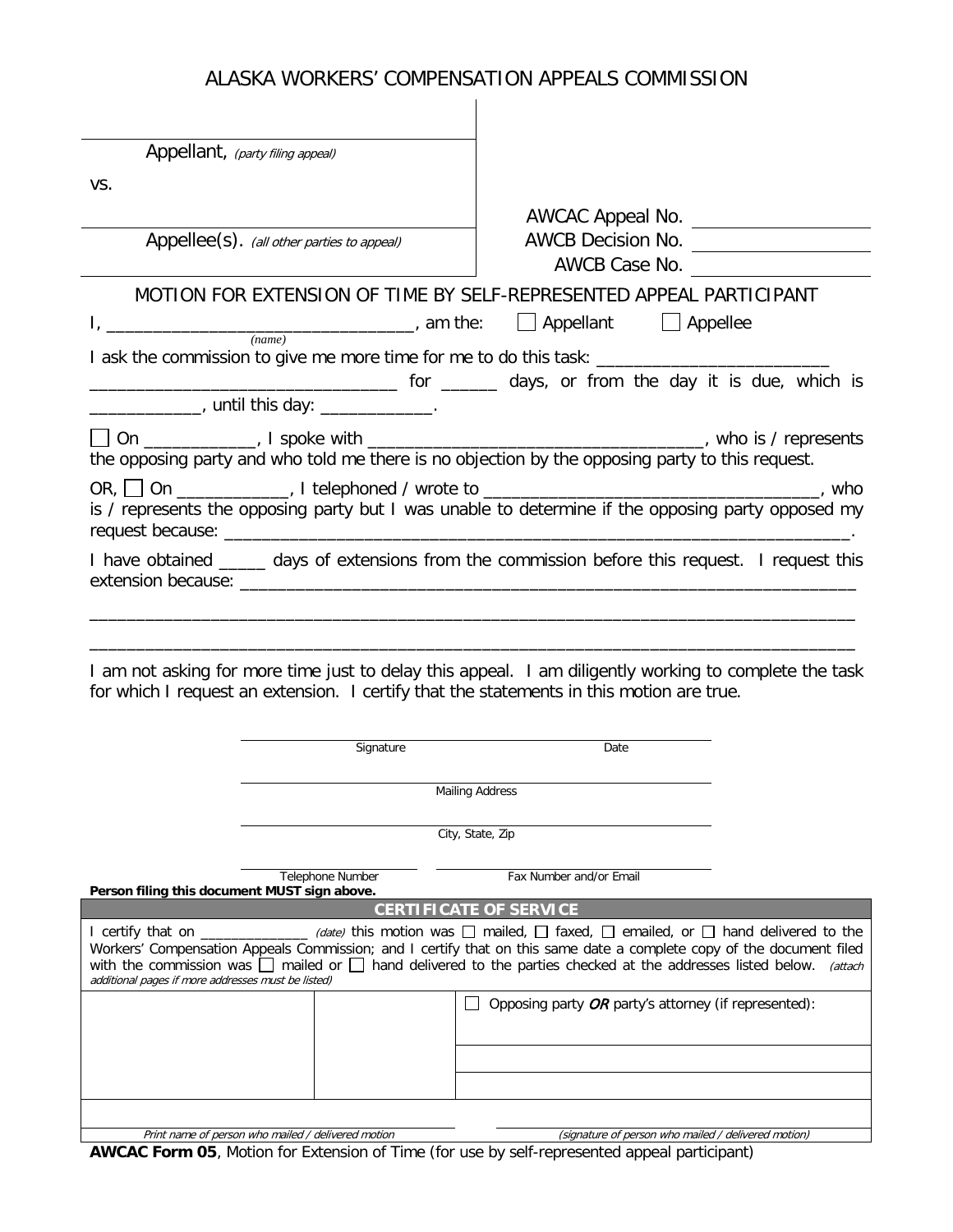| Appellant, (party filing appeal)                                                                                                                            |                                                                                                                                                                                                                                                                                                                                           |
|-------------------------------------------------------------------------------------------------------------------------------------------------------------|-------------------------------------------------------------------------------------------------------------------------------------------------------------------------------------------------------------------------------------------------------------------------------------------------------------------------------------------|
| VS.                                                                                                                                                         |                                                                                                                                                                                                                                                                                                                                           |
|                                                                                                                                                             | AWCAC Appeal No.                                                                                                                                                                                                                                                                                                                          |
| Appellee(s). (all other parties to appeal)                                                                                                                  | AWCB Case No.                                                                                                                                                                                                                                                                                                                             |
|                                                                                                                                                             | MOTION / REQUEST BY SELF-REPRESENTED APPEAL PARTICIPANT<br>(attach additional pages if needed)                                                                                                                                                                                                                                            |
|                                                                                                                                                             | $\Box$ Appellant<br>$\Box$ Appellee                                                                                                                                                                                                                                                                                                       |
| (name)<br>I request that the Commission do the following: ________________________________                                                                  |                                                                                                                                                                                                                                                                                                                                           |
| The Commission should do this for these reasons:                                                                                                            |                                                                                                                                                                                                                                                                                                                                           |
|                                                                                                                                                             |                                                                                                                                                                                                                                                                                                                                           |
|                                                                                                                                                             |                                                                                                                                                                                                                                                                                                                                           |
|                                                                                                                                                             |                                                                                                                                                                                                                                                                                                                                           |
|                                                                                                                                                             |                                                                                                                                                                                                                                                                                                                                           |
|                                                                                                                                                             |                                                                                                                                                                                                                                                                                                                                           |
|                                                                                                                                                             | (Attach more pages if needed.)                                                                                                                                                                                                                                                                                                            |
|                                                                                                                                                             |                                                                                                                                                                                                                                                                                                                                           |
| Signature                                                                                                                                                   | Date                                                                                                                                                                                                                                                                                                                                      |
|                                                                                                                                                             | <b>Mailing Address</b>                                                                                                                                                                                                                                                                                                                    |
|                                                                                                                                                             | City, State, Zip                                                                                                                                                                                                                                                                                                                          |
|                                                                                                                                                             |                                                                                                                                                                                                                                                                                                                                           |
| <b>Telephone Number</b>                                                                                                                                     | Fax Number and/or Email                                                                                                                                                                                                                                                                                                                   |
| Person filing this document MUST sign above.                                                                                                                | <b>CERTIFICATE OF SERVICE</b>                                                                                                                                                                                                                                                                                                             |
| I certify that on $\overline{\phantom{a}}$<br>the parties checked at the addresses listed below. (attach additional pages if more addresses must be listed) | (date) this motion and all other supporting documents were $\Box$ mailed, $\Box$ faxed,<br>□ emailed, or □ hand delivered to the Workers' Compensation Appeals Commission; and I certify that on this same date<br>copies of this motion and all other supporting documents filed with the Commission were □mailed or □ hand delivered to |
|                                                                                                                                                             | Opposing party OR party's attorney (if represented):                                                                                                                                                                                                                                                                                      |
|                                                                                                                                                             |                                                                                                                                                                                                                                                                                                                                           |
|                                                                                                                                                             |                                                                                                                                                                                                                                                                                                                                           |
|                                                                                                                                                             |                                                                                                                                                                                                                                                                                                                                           |
|                                                                                                                                                             |                                                                                                                                                                                                                                                                                                                                           |
|                                                                                                                                                             |                                                                                                                                                                                                                                                                                                                                           |

**AWCAC Form 06**, Motion/Request (for use by self-represented appeal participant)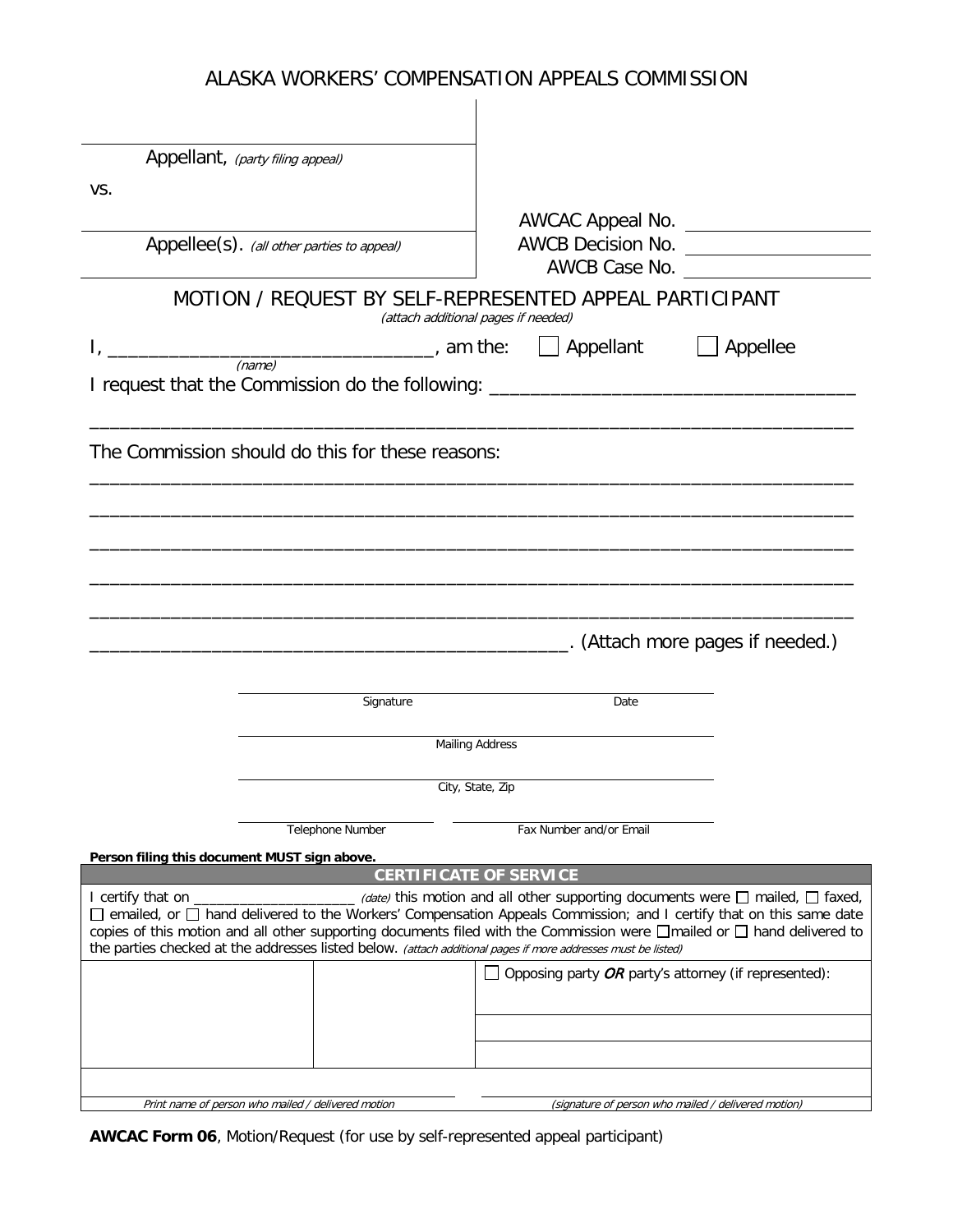|                                              | Appellant, (party filing appeal)                                                                                 |                                                                                                                                                                                                                                                                                                                                                       |
|----------------------------------------------|------------------------------------------------------------------------------------------------------------------|-------------------------------------------------------------------------------------------------------------------------------------------------------------------------------------------------------------------------------------------------------------------------------------------------------------------------------------------------------|
| VS.                                          |                                                                                                                  |                                                                                                                                                                                                                                                                                                                                                       |
|                                              |                                                                                                                  |                                                                                                                                                                                                                                                                                                                                                       |
|                                              | Appellee(s). (all other parties to appeal)                                                                       | AWCB Case No.                                                                                                                                                                                                                                                                                                                                         |
|                                              |                                                                                                                  | OPPOSITION TO MOTION / REQUEST BY SELF-REPRESENTED APPEAL PARTICIAPNT                                                                                                                                                                                                                                                                                 |
|                                              |                                                                                                                  | I am the: $\Box$ Appellant $\Box$ Appellee. I <b>oppose</b> the motion / request filed by the<br>Appellant   Appellee asking that the Commission do the following: ______________                                                                                                                                                                     |
|                                              |                                                                                                                  |                                                                                                                                                                                                                                                                                                                                                       |
|                                              |                                                                                                                  | I do not agree that the Commission should do what the motion requests because: _______                                                                                                                                                                                                                                                                |
|                                              |                                                                                                                  |                                                                                                                                                                                                                                                                                                                                                       |
|                                              |                                                                                                                  |                                                                                                                                                                                                                                                                                                                                                       |
|                                              |                                                                                                                  |                                                                                                                                                                                                                                                                                                                                                       |
|                                              |                                                                                                                  |                                                                                                                                                                                                                                                                                                                                                       |
|                                              |                                                                                                                  |                                                                                                                                                                                                                                                                                                                                                       |
|                                              |                                                                                                                  | .(Attach more pages if needed).                                                                                                                                                                                                                                                                                                                       |
|                                              | Signature                                                                                                        | Date                                                                                                                                                                                                                                                                                                                                                  |
|                                              |                                                                                                                  | <b>Mailing Address</b>                                                                                                                                                                                                                                                                                                                                |
|                                              |                                                                                                                  | City, State, Zip                                                                                                                                                                                                                                                                                                                                      |
|                                              | Telephone Number                                                                                                 | Fax Number and/or Email                                                                                                                                                                                                                                                                                                                               |
| Person filing this document MUST sign above. |                                                                                                                  | <b>CERTIFICATE OF SERVICE</b>                                                                                                                                                                                                                                                                                                                         |
| I certify that on _                          | to the parties checked at the addresses listed below. (attach additional pages if more addresses must be listed) | $\Box$ (date) this opposition and all other supporting documents were $\Box$ mailed, $\Box$ faxed,<br>□ emailed, or □ hand delivered to the Workers' Compensation Appeals Commission; and I certify that on this same date<br>copies of this opposition and all other supporting documents filed with the Commission were □mailed or □ hand delivered |
|                                              |                                                                                                                  | Opposing party OR party's attorney (if represented):                                                                                                                                                                                                                                                                                                  |
|                                              |                                                                                                                  |                                                                                                                                                                                                                                                                                                                                                       |
|                                              |                                                                                                                  |                                                                                                                                                                                                                                                                                                                                                       |
|                                              |                                                                                                                  |                                                                                                                                                                                                                                                                                                                                                       |
|                                              | Print name of person who mailed / delivered opposition                                                           | (signature of person who mailed / delivered opposition)                                                                                                                                                                                                                                                                                               |

**AWCAC Form 07**, Opposition to Motion/Request (for use by self-represented appeal participant)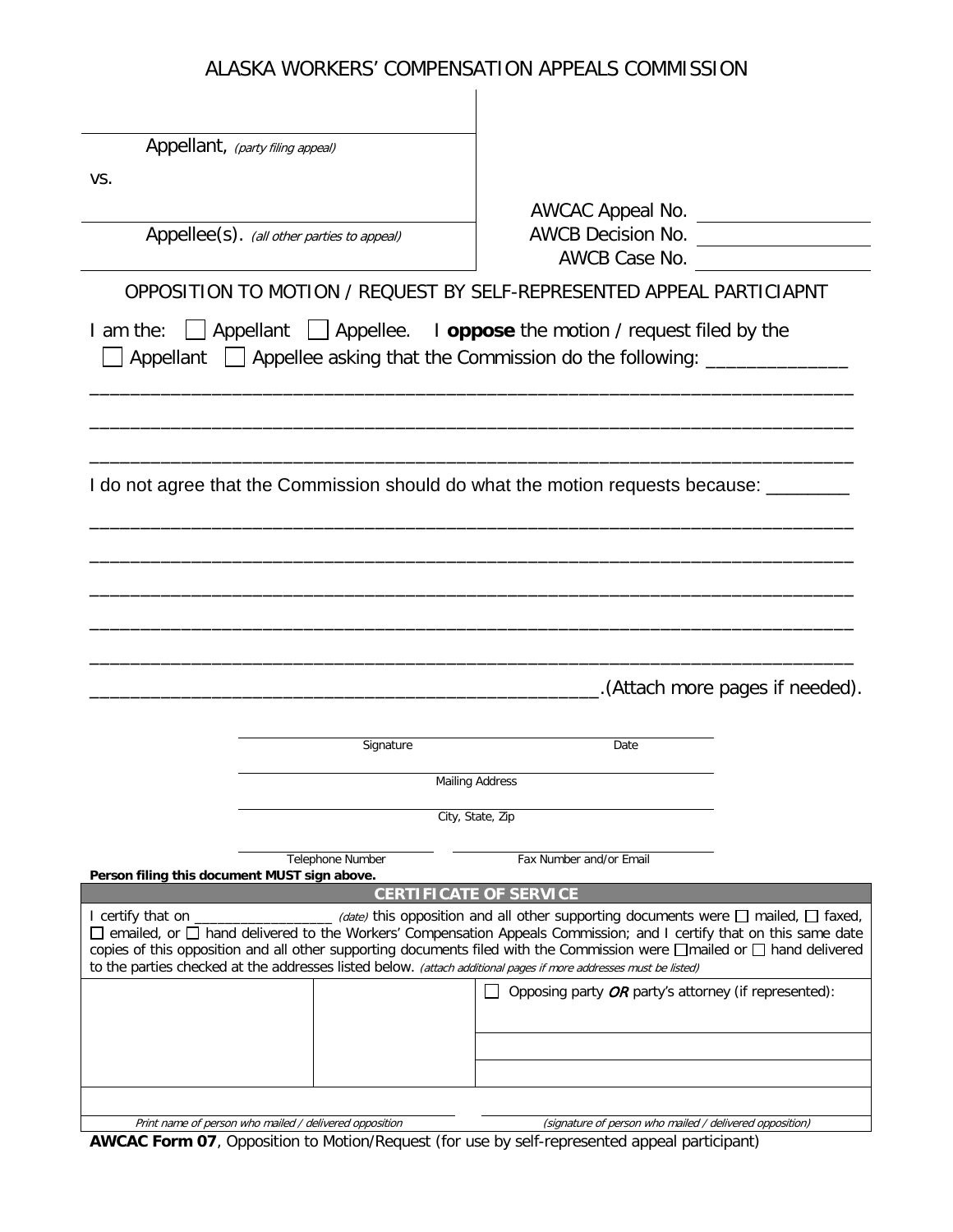| Appellant, (party filing appeal)                                                                   |                                                                                                                      |                                                                                                 |
|----------------------------------------------------------------------------------------------------|----------------------------------------------------------------------------------------------------------------------|-------------------------------------------------------------------------------------------------|
| VS.                                                                                                |                                                                                                                      |                                                                                                 |
|                                                                                                    |                                                                                                                      |                                                                                                 |
|                                                                                                    | Appellee(s). (all other parties to appeal)                                                                           | AWCB Decision No.<br>AWCB Case No.                                                              |
|                                                                                                    |                                                                                                                      | CERTIFICATE OF SERVICE BY SELF-REPRESENTED APPEAL PARTICIPANT                                   |
|                                                                                                    | $I, \underline{\hspace{2cm}}$ am the:                                                                                | $\Box$ Appellant<br>$\Box$ Appellee                                                             |
|                                                                                                    |                                                                                                                      | I certify that on ______________, a copy of my: □ Notice of Appeal/Statement of Grounds *       |
|                                                                                                    |                                                                                                                      | Financial Statement Affidavit   Designation of Transcription of Hearing Record   Motion/Request |
|                                                                                                    | Opposition to Motion/Request □ Brief □ Excerpt of Record                                                             |                                                                                                 |
|                                                                                                    |                                                                                                                      |                                                                                                 |
|                                                                                                    | mailed $\Box$ hand delivered $\Box$ or other method ________ to:                                                     |                                                                                                 |
| □ Director, Alaska Workers'<br><b>Compensation Division</b><br>P.O. Box 115512<br>Juneau, AK 99811 | $\star$<br>If opposing party is<br>a state agency:<br><b>Attorney General</b><br>P.O. Box 110300<br>Juneau, AK 99811 | Opposing party OR party's attorney (if represented):                                            |
| Additional names and addresses:                                                                    |                                                                                                                      |                                                                                                 |
|                                                                                                    |                                                                                                                      |                                                                                                 |
|                                                                                                    |                                                                                                                      |                                                                                                 |
|                                                                                                    |                                                                                                                      |                                                                                                 |
|                                                                                                    |                                                                                                                      |                                                                                                 |
|                                                                                                    | Signature                                                                                                            | Date                                                                                            |
|                                                                                                    |                                                                                                                      | <b>Mailing Address</b>                                                                          |
|                                                                                                    |                                                                                                                      | City, State, Zip                                                                                |
|                                                                                                    | Telephone Number                                                                                                     | Fax Number and/or Email                                                                         |

**Person filing this document MUST sign above.**

**AWCAC Form 08**, Certificate of Service (for use by self-represented appeal participant)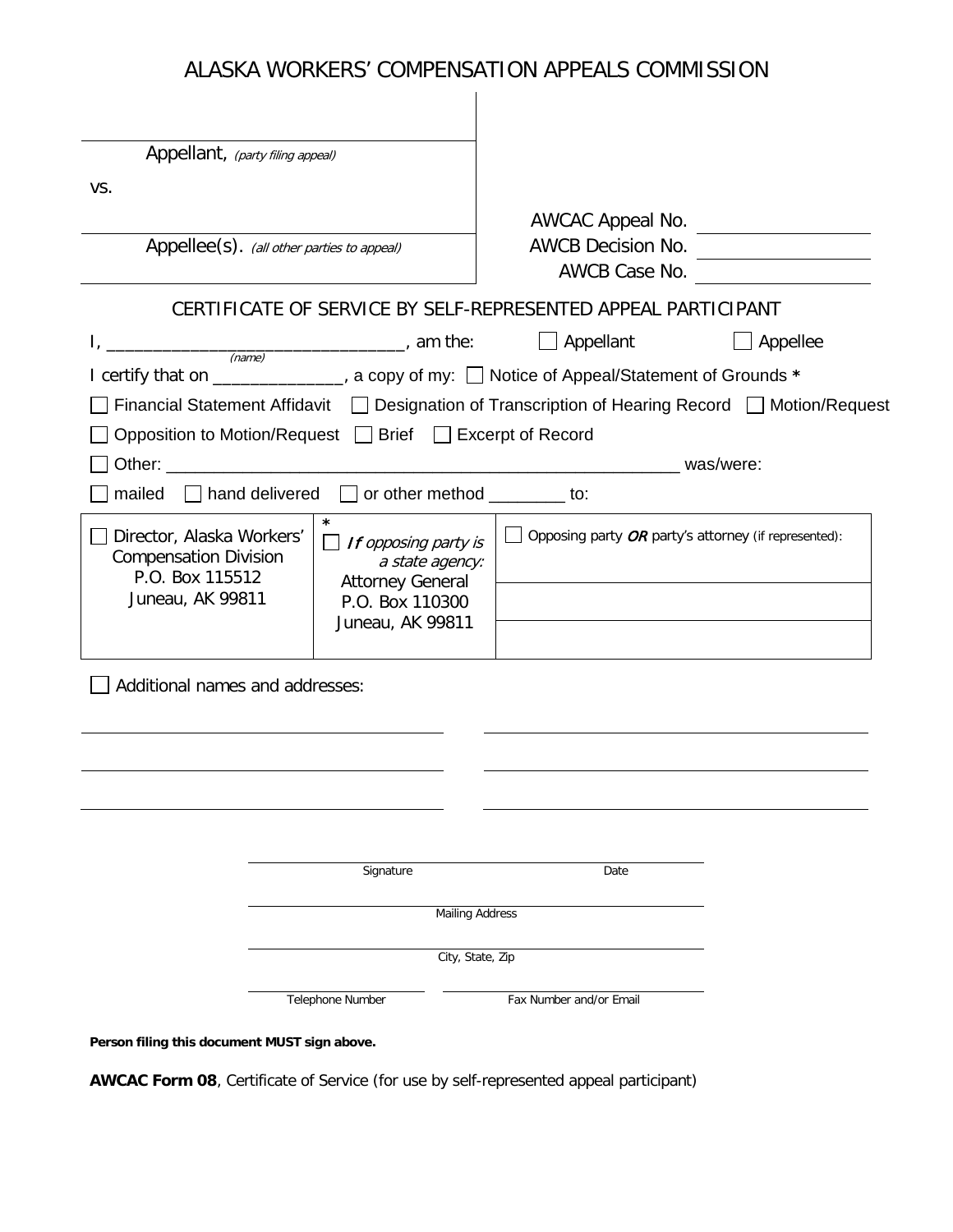# DO NOT FILE WITH COMMISSION UNTIL YOU FILE YOUR BRIEF ALASKA WORKERS' COMPENSATION APPEALS COMMISSION

Appellant, (party filing appeal)

vs.

AWCAC Appeal No. Appellee(s). (all other parties to appeal)  $\overline{\phantom{a}}$  AWCB Decision No. AWCB Case No.

# BRIEF COVER SHEET FOR BRIEF FILED BY SELF-REPRESENTED APPELLEE

 $I_{\iota}$   $\Box$  Appellee. (name)

This is my brief on appeal. It contains my arguments on the issues presented and a short conclusion stating what I would like the commission to do to resolve the appeal.

Optional: it also contains a different  $\Box$  summary of the facts,  $\Box$  brief description of the proceedings before the board, and statement of the applicable standard of review, because I am dissatisfied with the appellant's statement in those sections.

Signature Date

Mailing Address

City, State, Zip

Telephone Number **Fax Number and/or Email** 

**Person filing this document MUST sign above.**

**CERTIFICATE OF SERVICE**

| I certify that on _____________ (date) this appeal brief was $\Box$ mailed, $\Box$ faxed, $\Box$ emailed, or $\Box$ hand delivered to the<br>Workers' Compensation Appeals Commission; and I certify that on this same date a complete copy of the appeal brief that<br>was filed with the Commission was $\Box$ mailed or $\Box$ hand delivered to the parties checked at the addresses listed below.<br>(attach additional pages if more addresses must be listed) |  |                                                        |  |  |  |
|----------------------------------------------------------------------------------------------------------------------------------------------------------------------------------------------------------------------------------------------------------------------------------------------------------------------------------------------------------------------------------------------------------------------------------------------------------------------|--|--------------------------------------------------------|--|--|--|
|                                                                                                                                                                                                                                                                                                                                                                                                                                                                      |  | Opposing party $OR$ party's attorney (if represented): |  |  |  |
|                                                                                                                                                                                                                                                                                                                                                                                                                                                                      |  |                                                        |  |  |  |
|                                                                                                                                                                                                                                                                                                                                                                                                                                                                      |  |                                                        |  |  |  |
|                                                                                                                                                                                                                                                                                                                                                                                                                                                                      |  |                                                        |  |  |  |
| Print name of person who mailed / delivered brief                                                                                                                                                                                                                                                                                                                                                                                                                    |  | (signature of person who mailed / delivered brief)     |  |  |  |

**AWCAC Form 09.a.**, Brief Cover Sheet (for use by self-represented appellee)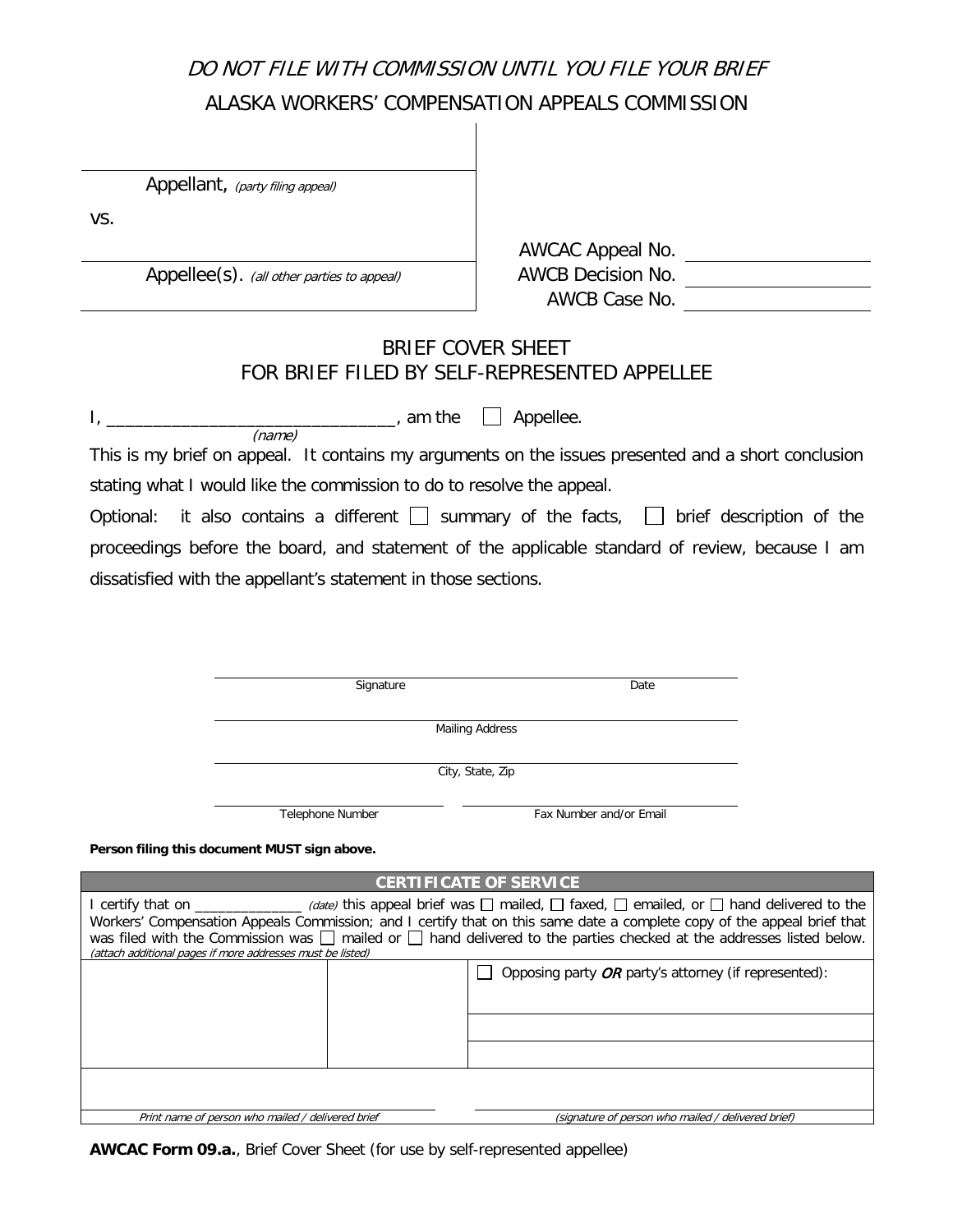# DO NOT FILE WITH COMMISSION UNTIL YOU FILE YOUR BRIEF ALASKA WORKERS' COMPENSATION APPEALS COMMISSION

|                                                            | Appellant, (party filing appeal)                              |                                                                                                                                                                                                                                                                                                                                                                                                                              |
|------------------------------------------------------------|---------------------------------------------------------------|------------------------------------------------------------------------------------------------------------------------------------------------------------------------------------------------------------------------------------------------------------------------------------------------------------------------------------------------------------------------------------------------------------------------------|
| VS.                                                        |                                                               |                                                                                                                                                                                                                                                                                                                                                                                                                              |
|                                                            |                                                               | AWCAC Appeal No.                                                                                                                                                                                                                                                                                                                                                                                                             |
|                                                            | Appellee(s). (all other parties to appeal)                    | AWCB Decision No.                                                                                                                                                                                                                                                                                                                                                                                                            |
|                                                            |                                                               | AWCB Case No.                                                                                                                                                                                                                                                                                                                                                                                                                |
|                                                            |                                                               | EXCERPT OF RECORD COVER SHEET                                                                                                                                                                                                                                                                                                                                                                                                |
|                                                            | $\frac{1}{2}$ am the:                                         | Appellant<br>Appellee                                                                                                                                                                                                                                                                                                                                                                                                        |
| (name)                                                     |                                                               | This is my excerpt of record on appeal. It contains the documents that are most important to my                                                                                                                                                                                                                                                                                                                              |
|                                                            |                                                               | appeal and that I refer to in my appeal brief. Each page is numbered from _____ to _____. The                                                                                                                                                                                                                                                                                                                                |
|                                                            |                                                               | attached index lists the documents and the pages where each document is found.                                                                                                                                                                                                                                                                                                                                               |
|                                                            |                                                               |                                                                                                                                                                                                                                                                                                                                                                                                                              |
|                                                            |                                                               |                                                                                                                                                                                                                                                                                                                                                                                                                              |
|                                                            | Signature                                                     | Date                                                                                                                                                                                                                                                                                                                                                                                                                         |
|                                                            |                                                               |                                                                                                                                                                                                                                                                                                                                                                                                                              |
|                                                            |                                                               | <b>Mailing Address</b>                                                                                                                                                                                                                                                                                                                                                                                                       |
|                                                            |                                                               | City, State, Zip                                                                                                                                                                                                                                                                                                                                                                                                             |
|                                                            | <b>Telephone Number</b>                                       | Fax Number and/or Email                                                                                                                                                                                                                                                                                                                                                                                                      |
|                                                            |                                                               |                                                                                                                                                                                                                                                                                                                                                                                                                              |
|                                                            |                                                               |                                                                                                                                                                                                                                                                                                                                                                                                                              |
|                                                            |                                                               | <b>CERTIFICATE OF SERVICE</b>                                                                                                                                                                                                                                                                                                                                                                                                |
| (attach additional pages if more addresses must be listed) |                                                               | I certify that on $\_\_\_\_\_\_\_\_\_\_\_$ (date) this excerpt of record was $\_\_\_\_\$ mailed, $\_\_\_\$ emailed, or $\_\_\$ hand delivered to the<br>Workers' Compensation Appeals Commission; and I certify that on this same date a complete copy of the excerpt of record<br>that was filed with the Commission was $\square$ mailed or $\square$ hand delivered to the parties checked at the addresses listed below. |
|                                                            |                                                               | Opposing party OR party's attorney (if<br>represented):                                                                                                                                                                                                                                                                                                                                                                      |
|                                                            |                                                               |                                                                                                                                                                                                                                                                                                                                                                                                                              |
|                                                            |                                                               |                                                                                                                                                                                                                                                                                                                                                                                                                              |
|                                                            |                                                               |                                                                                                                                                                                                                                                                                                                                                                                                                              |
|                                                            | Print name of person who mailed / delivered excerpt of record | (signature of person who mailed / delivered excerpt of record)                                                                                                                                                                                                                                                                                                                                                               |

**AWCAC Form 10**, Excerpt of Record Cover Sheet (for use by self-represented appellee)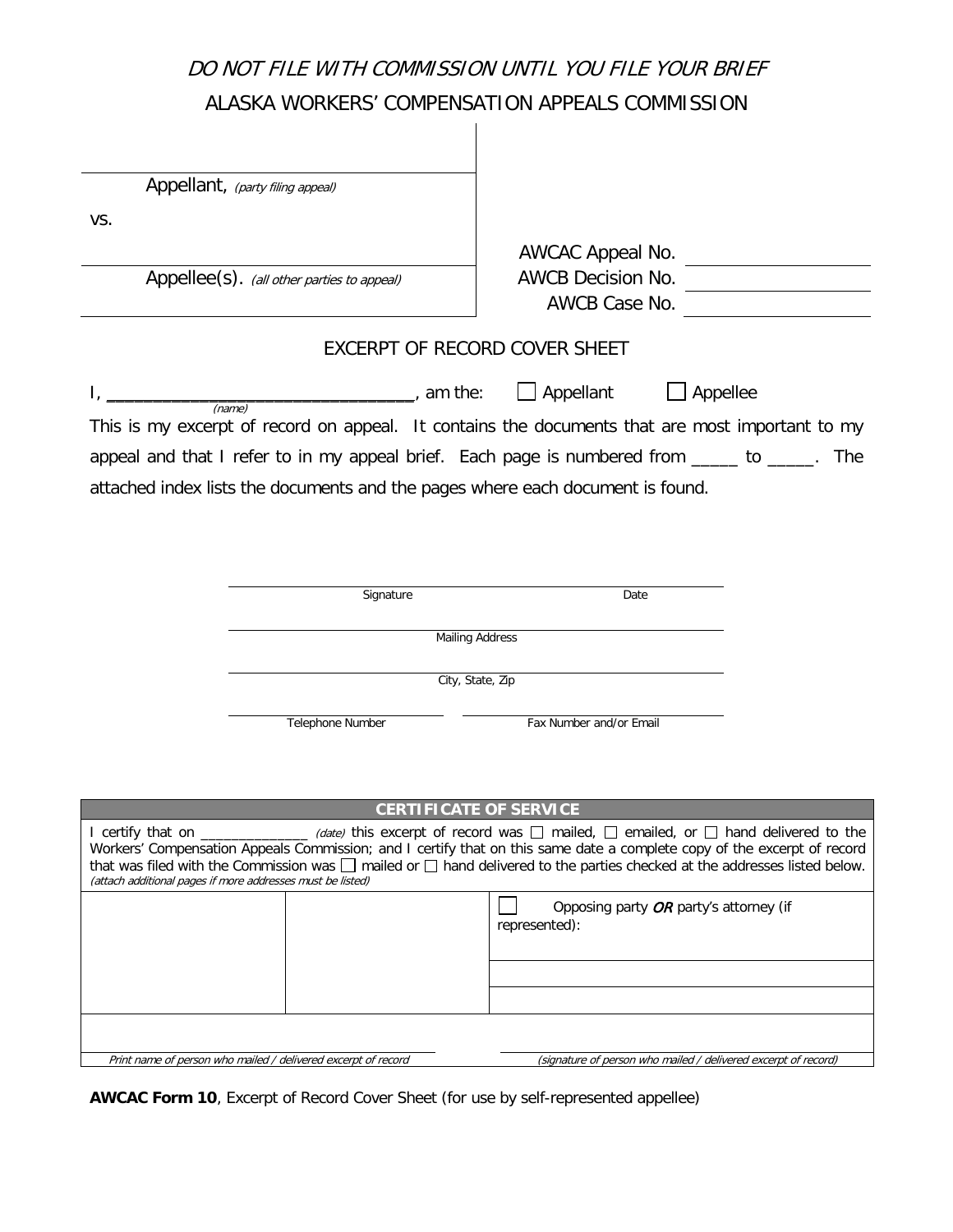# Excerpt of Record Index

| Document Date | Document Title | Page Document<br>Begins |
|---------------|----------------|-------------------------|
|               |                |                         |
|               |                |                         |
|               |                |                         |
|               |                |                         |
|               |                |                         |
|               |                |                         |
|               |                |                         |
|               |                |                         |
|               |                |                         |
|               |                |                         |
|               |                |                         |
|               |                |                         |
|               |                |                         |
|               |                |                         |
|               |                |                         |
|               |                |                         |
|               |                |                         |
|               |                |                         |
|               |                |                         |
|               |                |                         |
|               |                |                         |
|               |                |                         |
|               |                |                         |
|               |                |                         |
|               |                |                         |
|               |                |                         |
|               |                |                         |
|               |                |                         |
|               |                |                         |
|               |                |                         |
|               |                |                         |
|               |                |                         |
|               |                |                         |
|               |                |                         |
|               |                |                         |
|               |                |                         |
|               |                |                         |
|               |                |                         |

**AWCAC Form 11**, Excerpt of Record Index (for use by self-represented appellee)